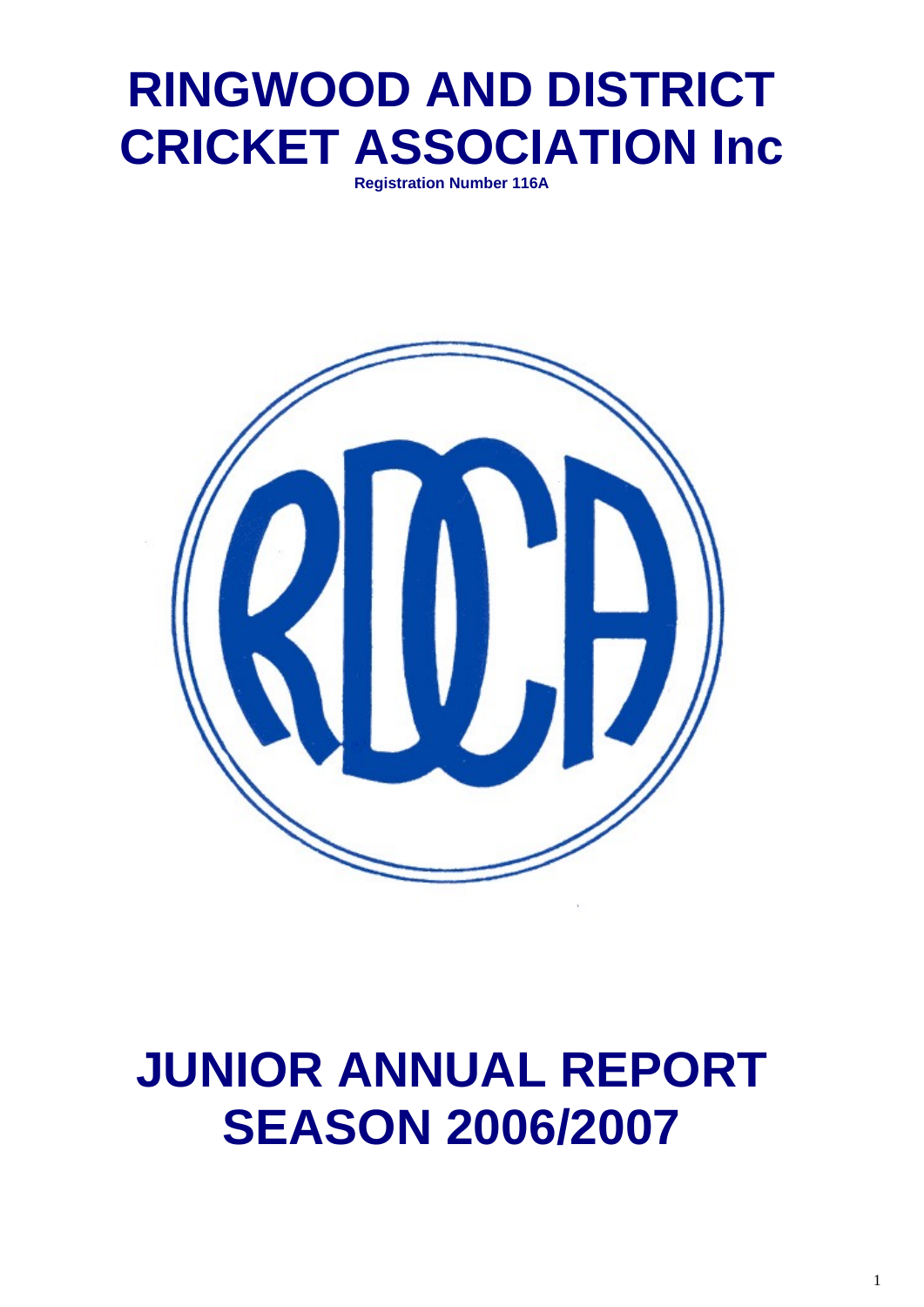## **RDCA JUNIOR EXECUTIVE**

 PRESIDENT Josh Browne SECRETARY John Springett ASSISTANT SECRETARY Ryan Wilmott RECORDS SECRETARY Ryan Wilmott

**COMMITTEE** Keith Smith Glenn Wilson Tim Sweeney Paul Cardwell Steve Howard David Brush Jim Ahon

## **RDCA JUNIOR COACHES**

 UNDER 16 Beitzel Shield (1) Duncan Cant /Ian Ellis UNDER 16 Beitzel Shield (2) Ian Donaldson/Phil Dewar UNDER 14 Russell Allan Shield John Beale/Andrew Brereton UNDER 12 Mitchell Shield John Kilby/Andrew Cately UNDER !2 Josh Browne Plate Mark Freeman/Jo McIntyre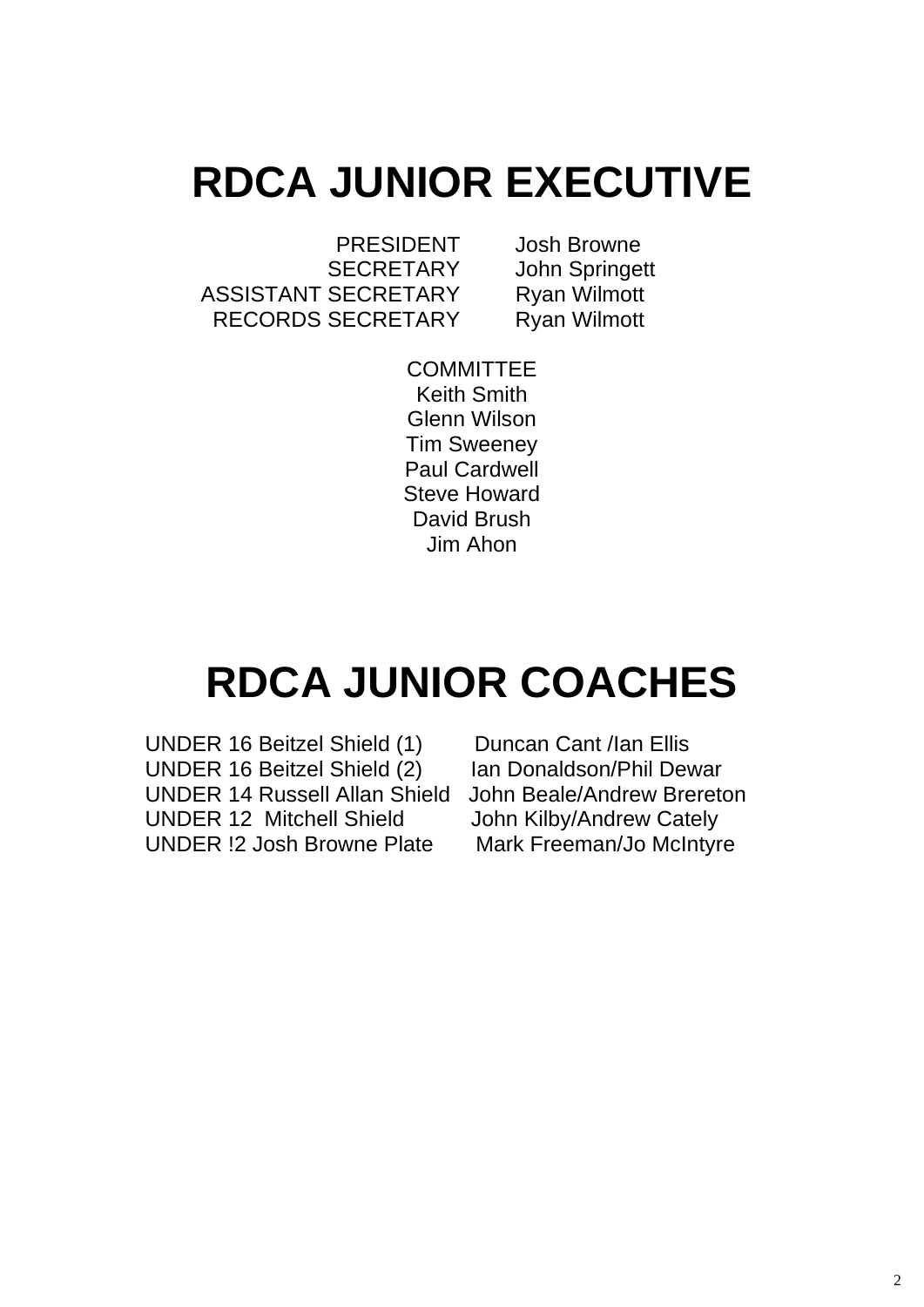## **CONTENTS**

#### PAGE

#### **REPORTS**

- 3 President's Report
- 4 Secretary's Report

#### **REPRESENTATIVE TEAMS**

- 6 R.M. Hatch and W.J. Dowling Shield Players
- 7 RDCA Representative Teams
- 8 VMCU Under 16 Team Report
- 9 VMCU Under 14 Team Report
- 10 Keith Mitchell Shield Team Report
- 11 VMCU Under 12 Team Report

#### **AWARDS**

- 14 Semi Finals
- 15 Grand Finals
- 16 Individual Awards & Non-Competitive Team Awards
- 17 Clive Fairbairn Club Championship
- 18 Past Most Promising Players
	- Past Clive Fairbairn Shield Winners

#### **LADDERS**

- 20 2006/2007 Final Ladders Under 16
- 21 2006/2007 Final Ladders Under 14
- 22 2006/2007 Final Ladders Under 13
- 23 2006/2007 Final Ladders Under 12
- 24 Finals players of the match

#### **PAST PREMIERS**

- 26 Past Premiers Under 16
- 27 Past Premiers Under 14
- 28 Past Premiers Under 13
- 29 Past Premiers Under 12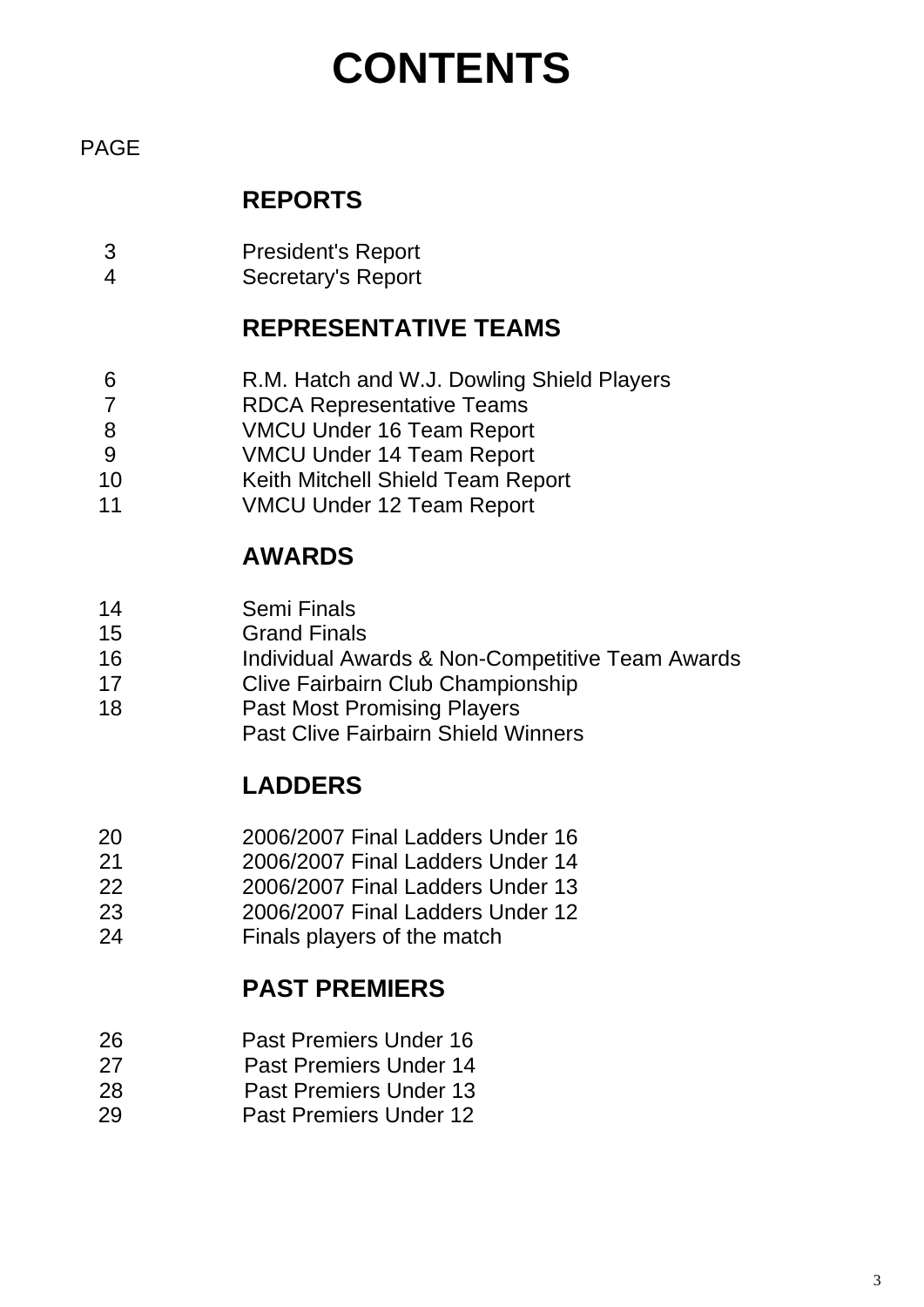## **PRESIDENT'S REPORT**

 After 25 years of involvement with junior cricket in the RDCA, I am taking a sideways move to become a fringe dweller. I fully intend to stay in touch with developments in the juniors and will be a keen watcher of all of the results in our competitions and in the representative competitions. I will be an avid follower of our U12s in both Mitchell Shield and the Josh Browne Plate, in the coming years.

 I would like to express my sincere appreciation to all of the clubs, officials, players and parents who have contributed to the success of the RDCA juniors and hope that the association will continue to flourish. I am also grateful for the support I have received, over that long period, in the running of the Inter Association Carnival which has now passed into the hands of the VMCU. The growth of these important competitions has been amazing and I am confident that it will continue in the future. The RDCA has, since its inception in 1978, been the main driving force of the inter association competitions and I have been proud to be a part of that. Our thanks go to the clubs that hosted carnival matches, especially Boronia CC for making the turf wicket available for our U16s.

 The past season saw an innovation in the U18s, with a combined competition with Box Hill Reporter association. The competition was quite successful and it would appear the players enjoyed the challenge, even though 2 Box Hill sides played off for the flag. It is likely that Box Hill will have enough teams to run their own competition next season, however, the opportunity still exists for us to work with them again. Our clubs will decide whether or not to continue and in what form.

 All in all we had a quite successful season with some outstanding individual performances which were detailed at Presentation Night. Congratulations to all of the successful teams and all of the award winners.

 As always we owe our thanks to the parents who help their clubs throughout the season. We hope they continue to provide support.

 Time marches on and the association needs a strong junior committee to ensure its continued success. With a number of departures this year, we are looking for volunteers to fill the gaps. All clubs are asked to encourage parents or officials to consider taking on a task with the juniors.

 The current members of the committee have worked extremely hard over the past 12 months and I thank them all. In particular John Springett and Ryan Willmott who have done a great job with the paperwork and Glenn Wilson who managed the inter association match development. Those three had the toughest tasks of all.

 Finally and most importantly I would like to pay tribute to and express my thanks to several people who have acted as Ex Officio members of our committee. Stuart Minetti, Tony Gawne, Kevin Dawson, Haydn Hill and Tim Court have contributed a great deal to our success and made life much easier for the committee. Fantastic people who do a fantastic job, we really would have struggled without them.

I wish the association and all those who are a part of it, a long and enjoyable and successful future.

### Josh Browne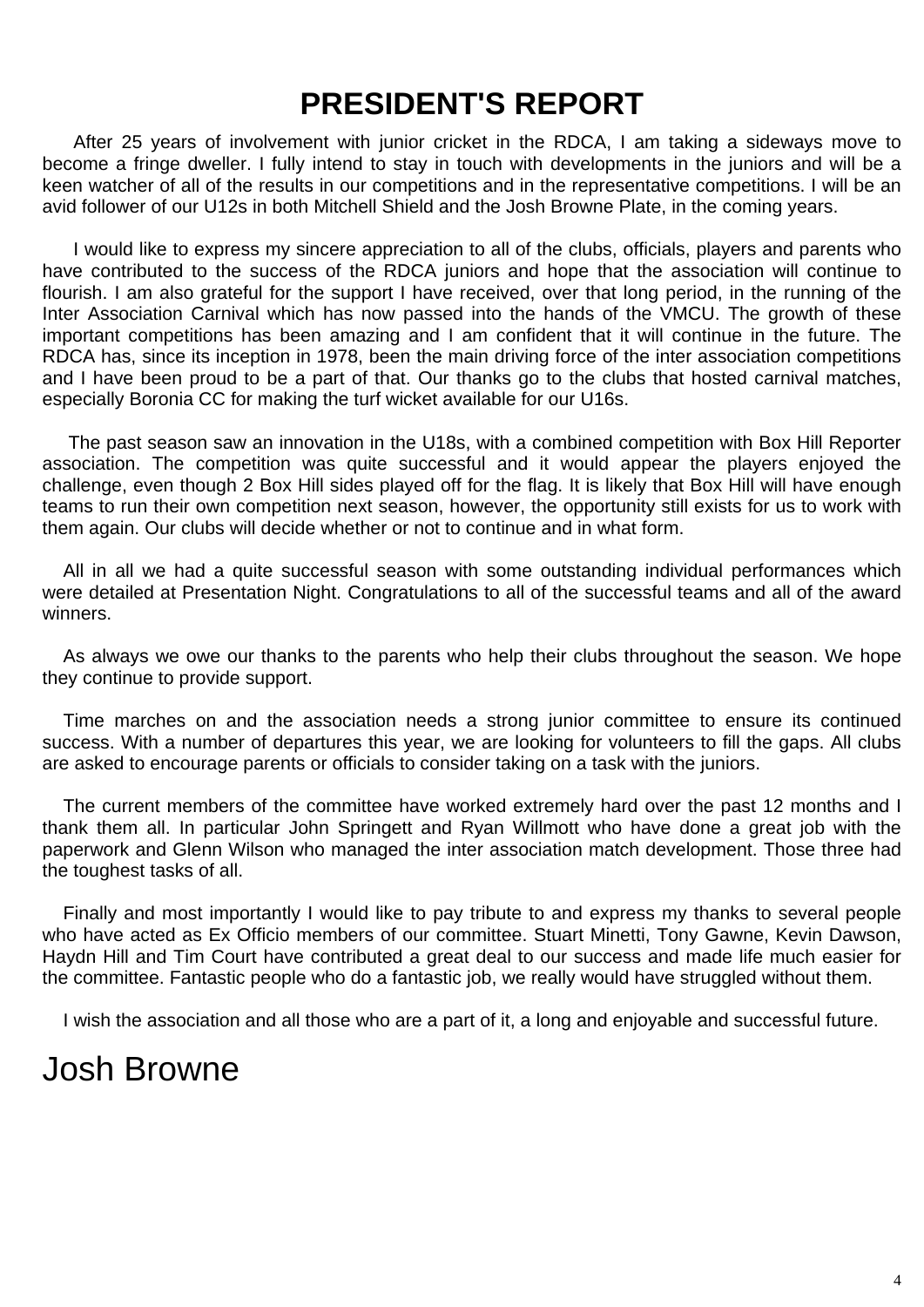## **SECRETARY'S REPORT**

 As Secretary I saw a significant addition to the grades played it was discussed at a special meeting and decided that the under 17 competition will not be a starter and will be replaced by a Under 18 competition that was run on Saturday morning. As Josh has stated in his report Boxhill combined with us and from reports the season was enjoyed by all those who participated in the age group throughout the season.

 The under 13 and an Under 15 competition this year will still be organized if there are enough teams to run a competition

 Again as last year we had a committee that handled all aspects of running the competition and with the adding of two who I will call junior members being Ryan Wilmott and Steve Howard it is good to see younger members willing to come and assist the committee who have done an excellent job. Unfortunately it appears that we are going to loose a few members from the committee if only in position changes, this means that the Junior RDCA committee will be looking for new members and if you know of anybody interested please nominate them for a position on the committee at the future meeting. If you are going to nominate anybody who is prepared to accept would you please let me know by email.

 Many thanks go to Stuart Minetti,Glenn Wilson,Tony Gawne,Kevin Dawson and Haydn Hill for their assistance throughout the Season and a special thanks to Ryan Wilmott who also assisted with a lot of the work.

 There are still a few clubs not attending meeting or submitting scores after matches but I am happy to say that overall the result was good.

 Again the Junior Presentation night was a great success and my congratulations must go to Kevin Dawson and David brush for there assistance in the evening and to the successful Grand Finalists and all the juniors that earned personal awards. Congratulations must also go to the carnival sides and all those who played Dowling and Hatch competitions.

 Many thanks go to the Parents who assist in scoring, umpiring and the transporting of juniors to and from games.

 My personal thanks go to Josh Browne who after 25 years involvement with junior cricket in different aspects his on hands involvement will be greatly missed but we should be glad that he has decided to assist whenever and however he can if needed, all others on the committee It is great to see younger members putting there name up and thanks to Ainslie Park Cricket Club for their assistance in letting the Juniors use their clubrooms for meetings during the season.

 Last season there were a few minor hiccups in ground allocations etc and the committee have addressed already this and feel that we can overcome it for the coming season.

 Finally many thanks to our sponsor Club Meats for their kind contribution through the season with the donation of funds to pay for the trophies and the catering on the carnival shirt presentation day and Kookaburra for their support and for the ongoing assistance of Topline Sports.

#### John Springett **Secretary**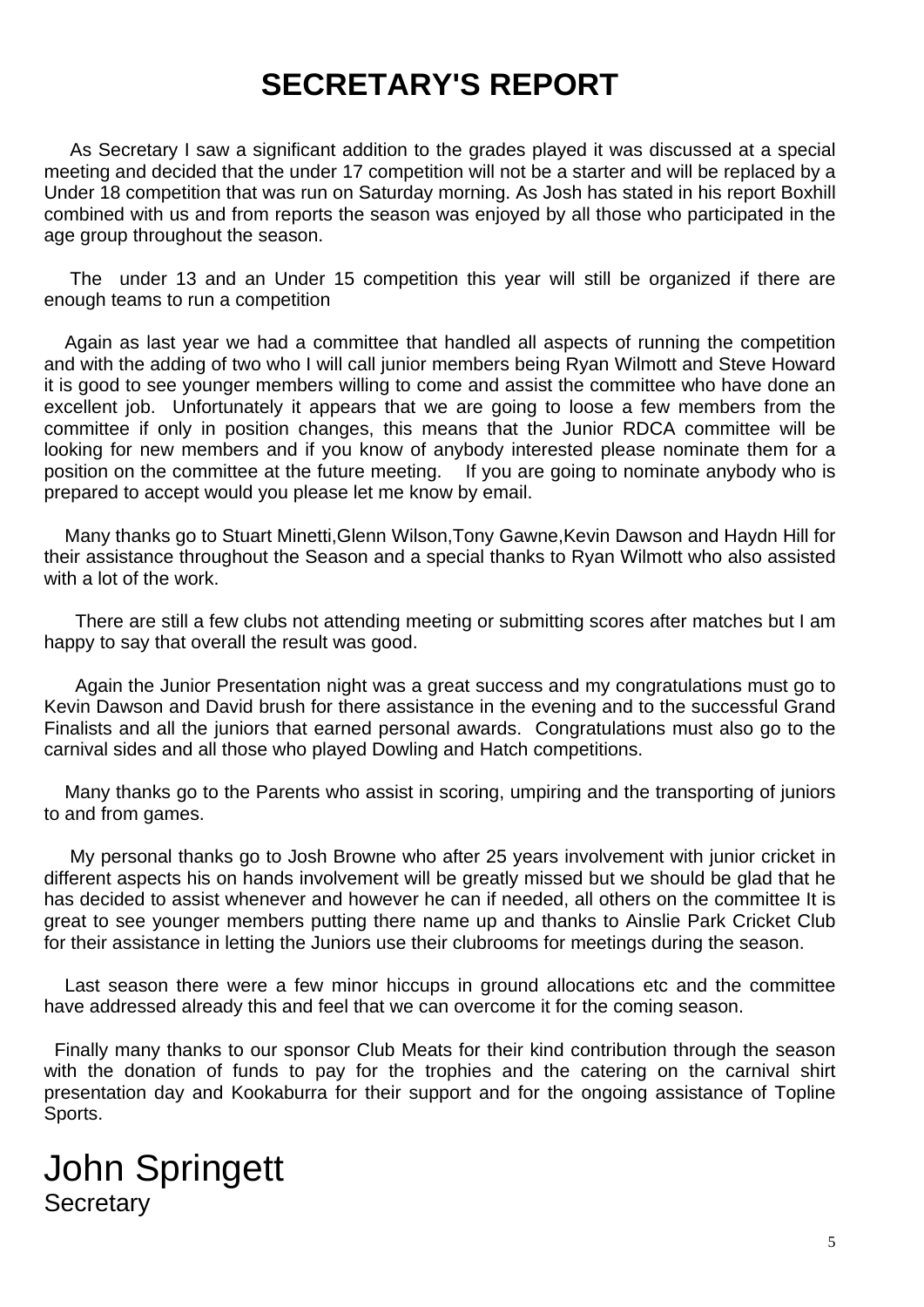# REPRESENTATIVE TEAMS

W.J. Dowling Shield

R.M. Hatch

V.M.C.U. Under 16 Beitzel Shield (1)

V.M.C.U. Under 16 Beitzel Shield (2)

V.M.C.U. Under 14 Russell Allan Shield

Under 12 Keith Mitchell Shield

V.M.C.U. Under 12 Josh Browne Plate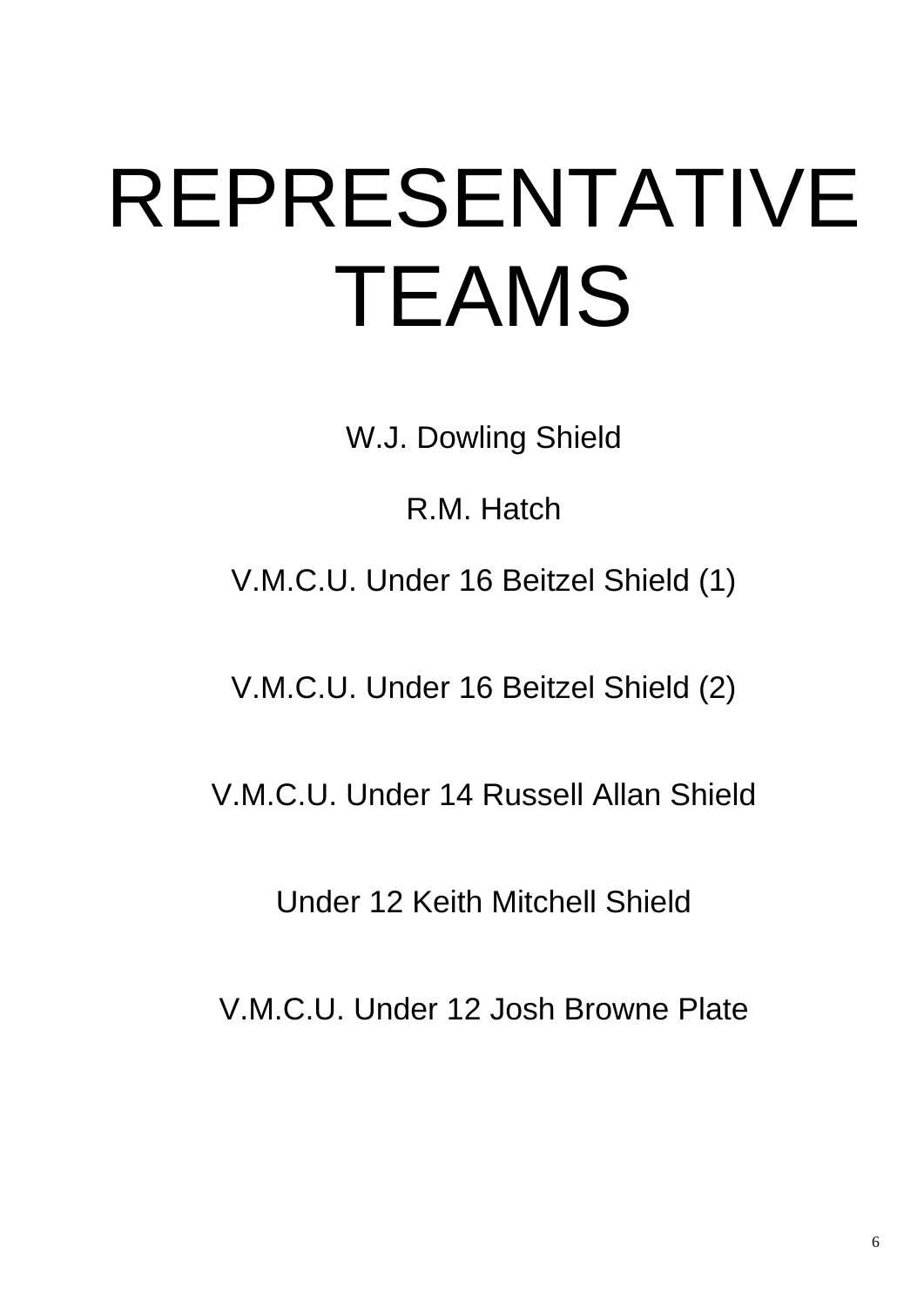## **R.M. HATCH & W.J. DOWLING SHIELD PLAYERS**

During January each year the Victorian Cricket Association runs two competitions to assist in the development of Junior Cricket. These competitions are the R.M. Hatch Shield and the W.J. Dowling Shield competitions.

The R.M. Hatch competition is supported by the Sub-District clubs and is aimed at the Under 14 age group. The clubs select the best players from surrounding local competitions such as the RDCA and the FTGDCA.

This season the RDCA had 14 players who represented the Croydon Cricket Club. These boys were:

Jed Relousoff **Heathmont Baptists** 

Aaron Mullett Mooroolbark Steven Wright North Ringwood Matthew Fyfe **North Ringwood** Joel Fenton North Ringwood Alex Calder **North Ringwood** Hamish Paterson **North Ringwood**<br>Ashlev Javasinghy Boronia **North State Pater Construent Construent** Wonga Park Ashley Javasinghy Boronia **Barket Barket Jake Ford** Jay Stoikos North Ringwood Jake Barnett North Croydon David Hickey Croydon Jarrod McPhee Kilsyth

#### **Representing Box Hill**

Damien Reyment North Ringwood

#### **Representing Bayswater**

Daniel Mock Ringwood

The **W.J. Dowling Shield** competition is supported by the District clubs and is aimed at the Under 16 age group. Like the R.M. Hatch Shield competition, these clubs select the best players from surrounding local competitions including the RDCA and the FTGDCA.

This season the RDCA had 9 players participate in the W.J. Dowling Shield Competition. These boys were:

#### **Representing Outer East Eagles**

| <b>Matthew Scott</b> | North Ringwood |
|----------------------|----------------|
| lan Holland          | Ringwood       |
| Kit Moody            | North Ringwood |

Andrew Uren Ringwood

Cameron Smith Bayswater Park

#### **Representing Inner East Emus**

Aryton Dehmel Warrandyte Chris Barry Warrandyte

The RDCA would like to congratulate the above boys for their performances throughout the above carnivals and the way they went about representing the RDCA at these clubs.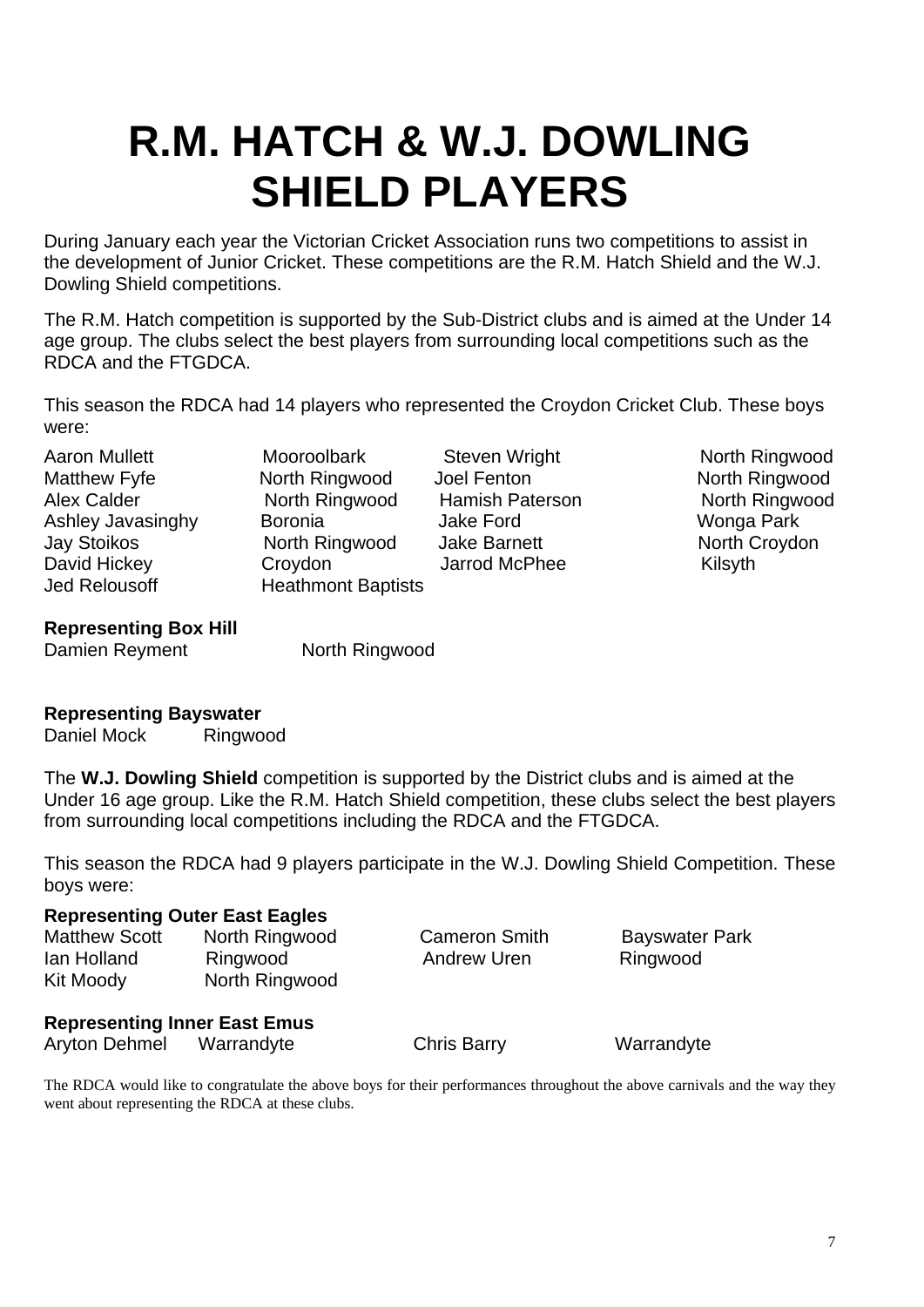## **RDCA REPRESENTATIVE TEAMS**

#### VMCU INTER-ASSOCIATION COMPETITION 2007

The VMCU 2007 competition for the RDCA was again very successful. The RDCA entered five teams 2-Under 12,1-Under 14 and 2- Under 16. I would like to congratulate and thank our Coaches and Team Managers for a fantastic job.

| U/12 Josh Browne Plate     | Mark Freeman / Jo Mc Intyre    |
|----------------------------|--------------------------------|
| U/12 Keith Mitchell Shield | John Kilby / Andrew Catley     |
| U/14 Russell Allen Shield  | John Beale / Geoff Brereton    |
| U/16 /1 Jim Beitzel Shield | Duncan Cant / Ian & Lynn Ellis |
| U/16 /2 Jim Beitzel Shield | Ian Donaldson / Phil Dewar     |

The Josh Browne Plate team were runners-up in their competition a mighty effort by all . The Mitchell Shield side performed well but unfortunately bowing out at quarter final stage, well done to all.

The Russell Allan Shield team finished just out of finals but fourth on ladder positions, due to an expanded competition this was a mighty effort.

Both under 16 teams were competing in the Jim Beitzel Shield competition and finished just out of finals , but a terrific effort considering we had 2- teams in the same competition

All teams were well supported by friends and family and thank-you to all for the help provided with scoring, transportation, set-ups and terrific lunches.

Thank-you to the clubs Croydon North, Mooroolbark, Norwood, Kilsyth, Knox City and Wonga Park for providing your grounds and facilities for trials, practice matches and competition games.

Also, a huge thank-you to Boronia Cricket Club and Knox council for allowing us the use of the Turf wicket and facilities at Boronia.

Thank-you to Norwood Cricket Club for hosting our Shirt and cap presentation day, a great day had by all. To have 5 teams compete in this prestigious competition does not come cheaply and we are very thankful to have sponsors, our major sponsor this season was **CLUBFOODS** and we thank them for their generosity.

Congratulations to all players involved the friendships you have made the performances individually and as a team are special memories you will have forever.

Glenn Wilson Representative Teams Co-Ordinator.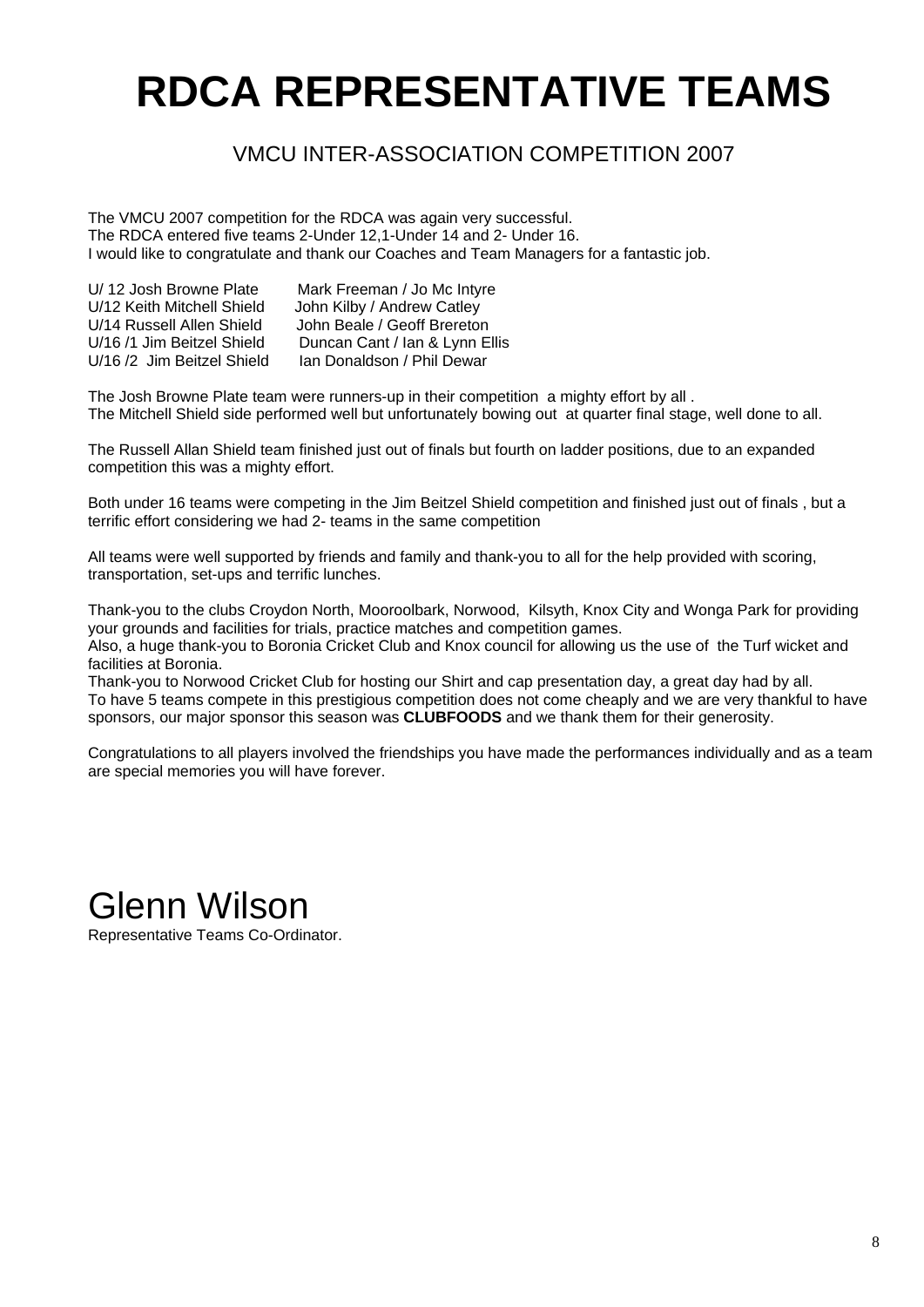## **Jim Beitzel Shield Under 16 (1)**

*Duncan Cant Coach Ian Ellis Team Manager*

*Chris Wilson North Ringwood Andrew Ellis Boronia Ben Gorfine East Ringwood Tyler Arrowsmith Wonga Park* 

*Jake Sherriff Warrandyte David Ryan Wantirna South Chris Noy Croydon North Ryan Toohey Croydon North Chris Parker Wonga Park Cam Lynch Croydon North Jason Cant Wonga Park Patrick Rosier Olinda* 

*Brady Sharp Warranwood Rhys Matthews North Ringwood* 

#### **RESULTS**

|           | Yarra Valley CA              | 9/130                                                                                                                                                                |
|-----------|------------------------------|----------------------------------------------------------------------------------------------------------------------------------------------------------------------|
| Rnd 3 Bye |                              |                                                                                                                                                                      |
|           |                              | 1/150                                                                                                                                                                |
|           |                              | 8/125                                                                                                                                                                |
|           |                              | 10/107                                                                                                                                                               |
|           | Rnd 1 10/85<br>$\frac{1}{t}$ | Mornington Penninsular CA 6/142<br>Rnd 2 10/154 d<br>Rnd 4 7/136 It Federal District CA<br>Rnd 5 9/123 It Dandenong District CA<br>Rnd 6 6/125 d Souther Districs CA |

#### *AWARDS*

*Player of the carnival David Ryan Wantirna South Cricket Club* 

#### *Coach`s Award*

*Ryan Toohey Croydon North Cricket Club* 

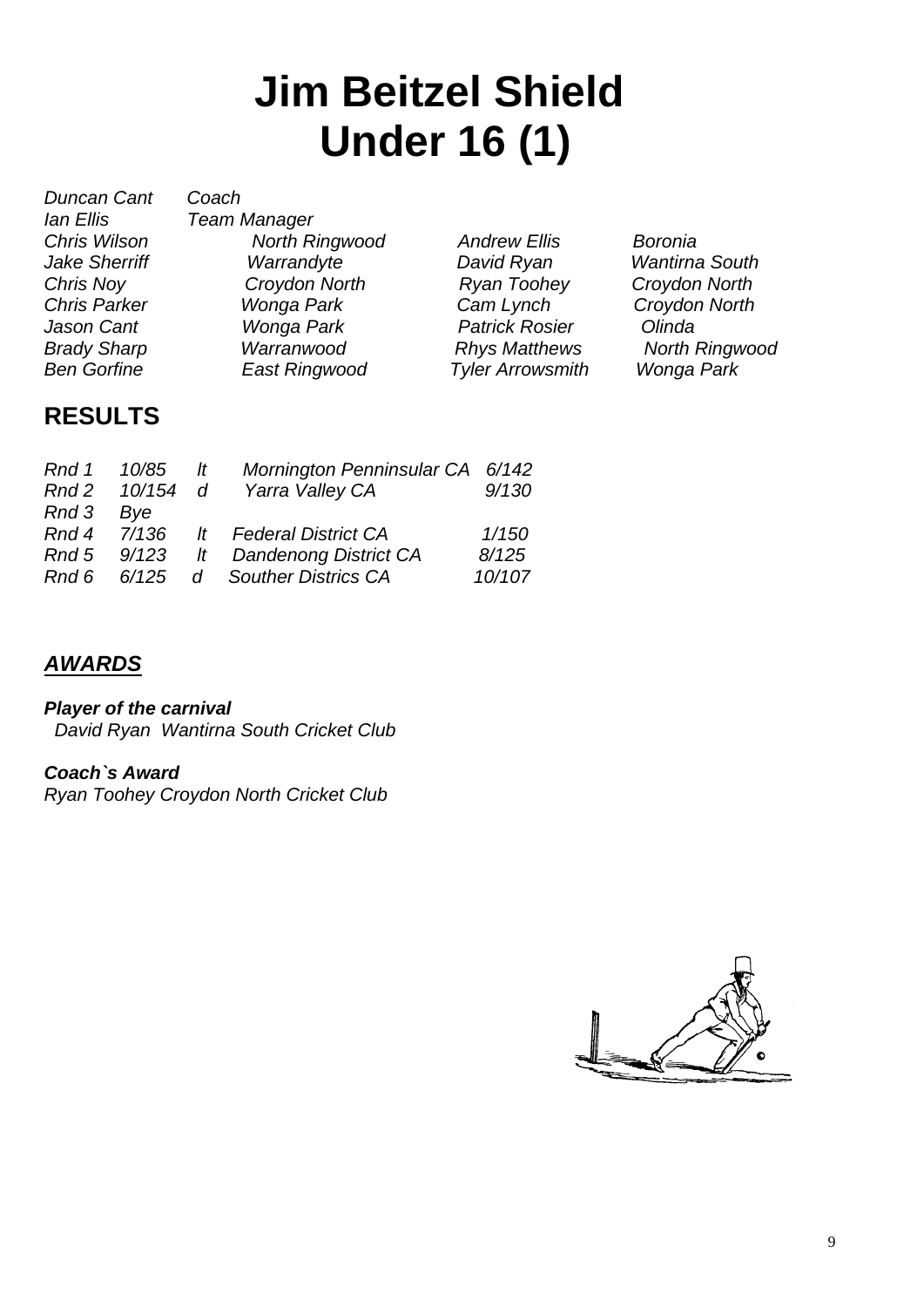## **Jim Beitzel Shield Under 16 (2)**

#### **SQUAD**

*Ian Donaldson Coach Phil Dewar Team Manager David Nucifora Croydon Arif Ahmed Wantirna South Gerard VonBeckerath Lilydale Ben Hastie Norwood Steven Dewar Templeton Scott Donaldson North Ringwood Karnel Ahmet Croydon North Ross McDonald Croydon North James Crowle East Ringwood Josh Ingram Boronia Chris Howgate North Ringwood Jake Bennett Bayswater Park Jacob Wilson Boronia*

#### **RESULTS**

*Rnd 1 10/83 lt Jika CA 2/90 Rnd 2 1/94 d Western Districts CA 10/88 Rnd 3 9/169 lt North West CA 10/176 Rnd 4 6/178 d Melton CA 10/95 Rnd 5 8/153 d Diamond Valley CA 8/111 Rnd 6 5/145 d Western Metro CA 7/133* 

#### **AWARDS**

*RDCA Player of the Carnival:* David Nucifora *RDCA Coaches Award:* Josh Ingram

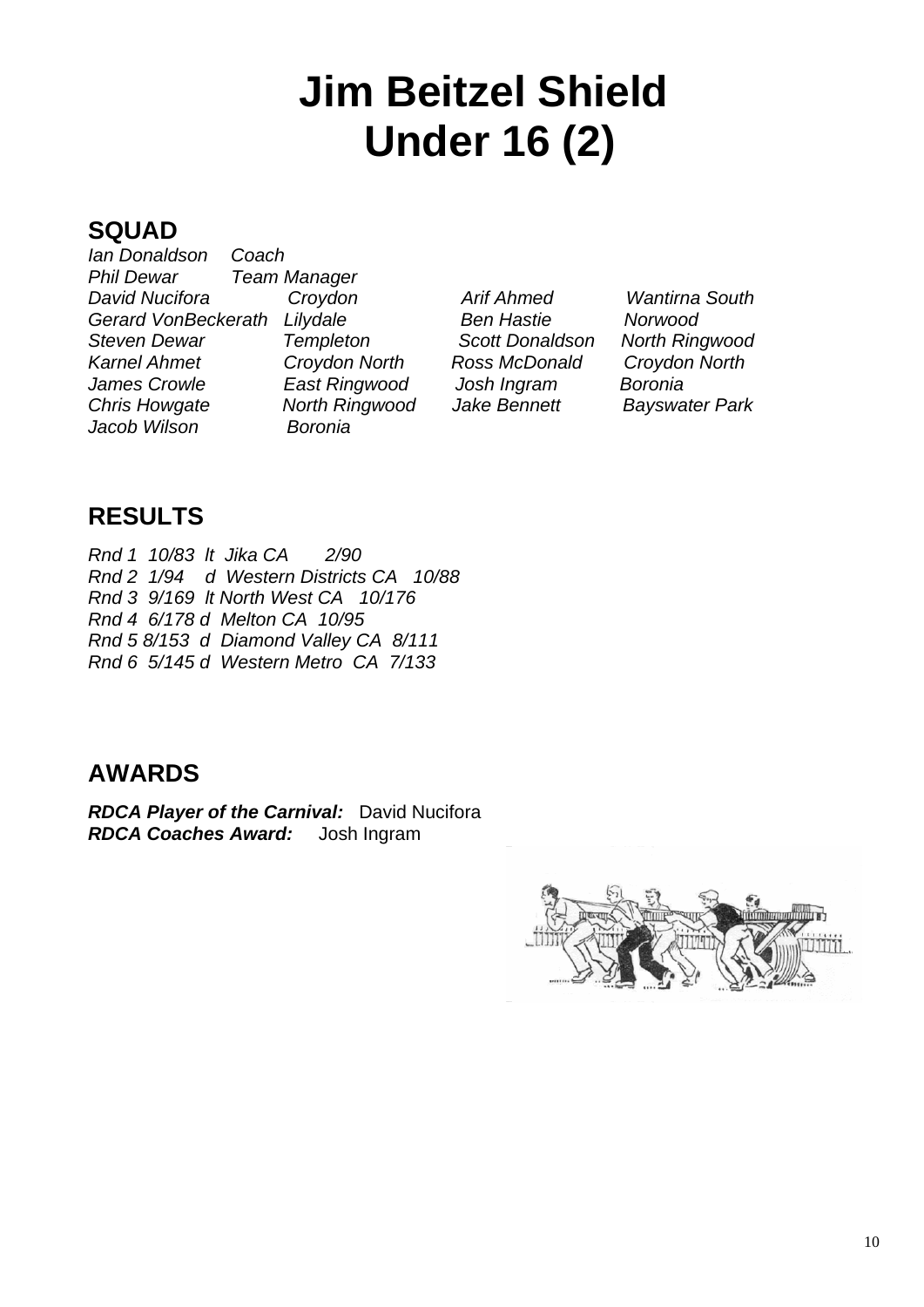## **RUSSELL ALLAN SHIELD UNDER 14**

## **SQUAD**<br>John Beale

*John Beale Coach Craig Dancey*  **Team Manager** *Matt Manuel Sth Warrandyte Declan Fitzgerald Olinda Thomas Garne Boronia Ben Nucifora Croydon Ryan Beale Kilsyth Michael Wright North Ringwood Darcy Price Sth Warrandyte Thomas Szabo Ringwood Jordan O`Toole* Mitch Brereton **East Ringwood** Tom Currie **North Ringwood** *Jayden Sullivan Ringwood Jordan Smith Croydon* 

#### **RESULTS**

| 9/142  | lost to  | <b>Dandenong District CA</b> | 5/128 |
|--------|----------|------------------------------|-------|
| 8/169  | defeated | Yarra valley CA              | 7/100 |
| 10/152 | lost to  | <b>Ferntree Gully CA</b>     | 6/185 |
| 9/124  | lost to  | Eastern CA (1)               | 7/210 |
| 6/163  | defeated | Eastern CA (2)               | 7/159 |
| 9/141  | defeated | Moorabin CA                  | 10/99 |
| 5/172  | defeated | <b>Federal District CA</b>   | 9/120 |
|        |          |                              |       |

#### **AWARDS**

*RDCA Player of the Carnival: Ben Nucifora RDCA Coaches Award: Tom Szabo* 

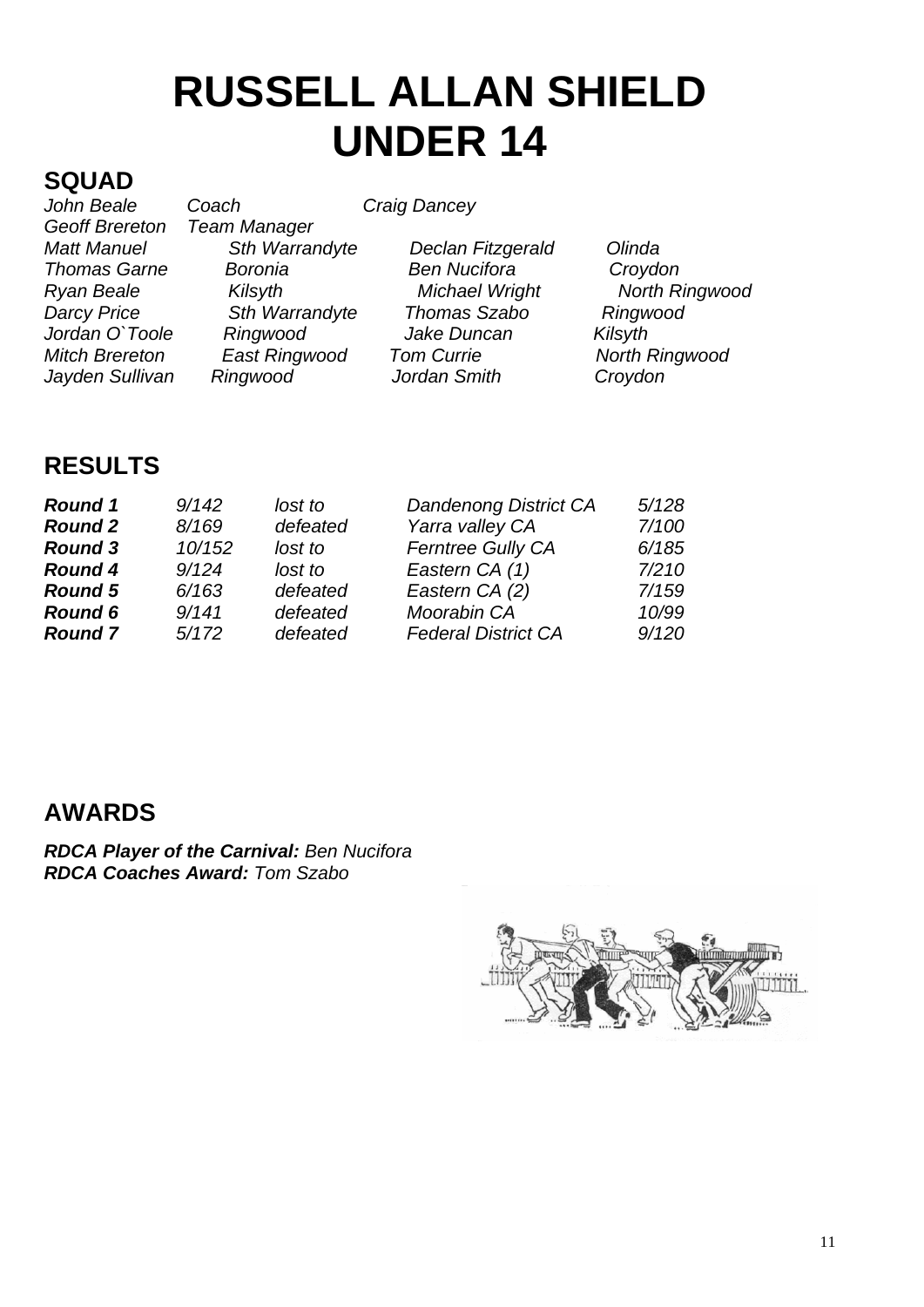## **Keith Mitchell Shield (U12)**

#### **SQUAD**

*John Kilby Coach Andrew Cately Team Manager Jake Smith* Mathew Jason Kilby  *Jake Wigney Dain Catley Toby McGurgan Zak McCubbin William Barnes Jordan Roth* **Sam Currie Mitchell Keedle** *Daniel Drysdale* Matthew McKane

#### **RESULTS**

| Round 1              | 9/158  | defeated | Yarra Valley CA          | 10/81 |
|----------------------|--------|----------|--------------------------|-------|
| <b>Round 2</b>       | 10/160 | lost to  | <b>Dandenong Dict CA</b> | 6/163 |
| <b>Round 3</b>       | 9/170  | defeated | FTG/Yarra Valley CA      | 9/116 |
| <b>Round 4</b>       | 7/121  | defeated | Mornington Peninsular CA | 8/71  |
| <b>Round 5</b>       | 6/165  | defeated | <b>Federal Dist CA</b>   | 9/172 |
| <b>Quarter Final</b> | 5/121  | lost to  | Dandenong Dict CA        | 8/125 |

#### **AWARDS**

*RDCA Player of the Carnival: Zac McCubbin RDCA Coach's Award: Daniel Drysdale*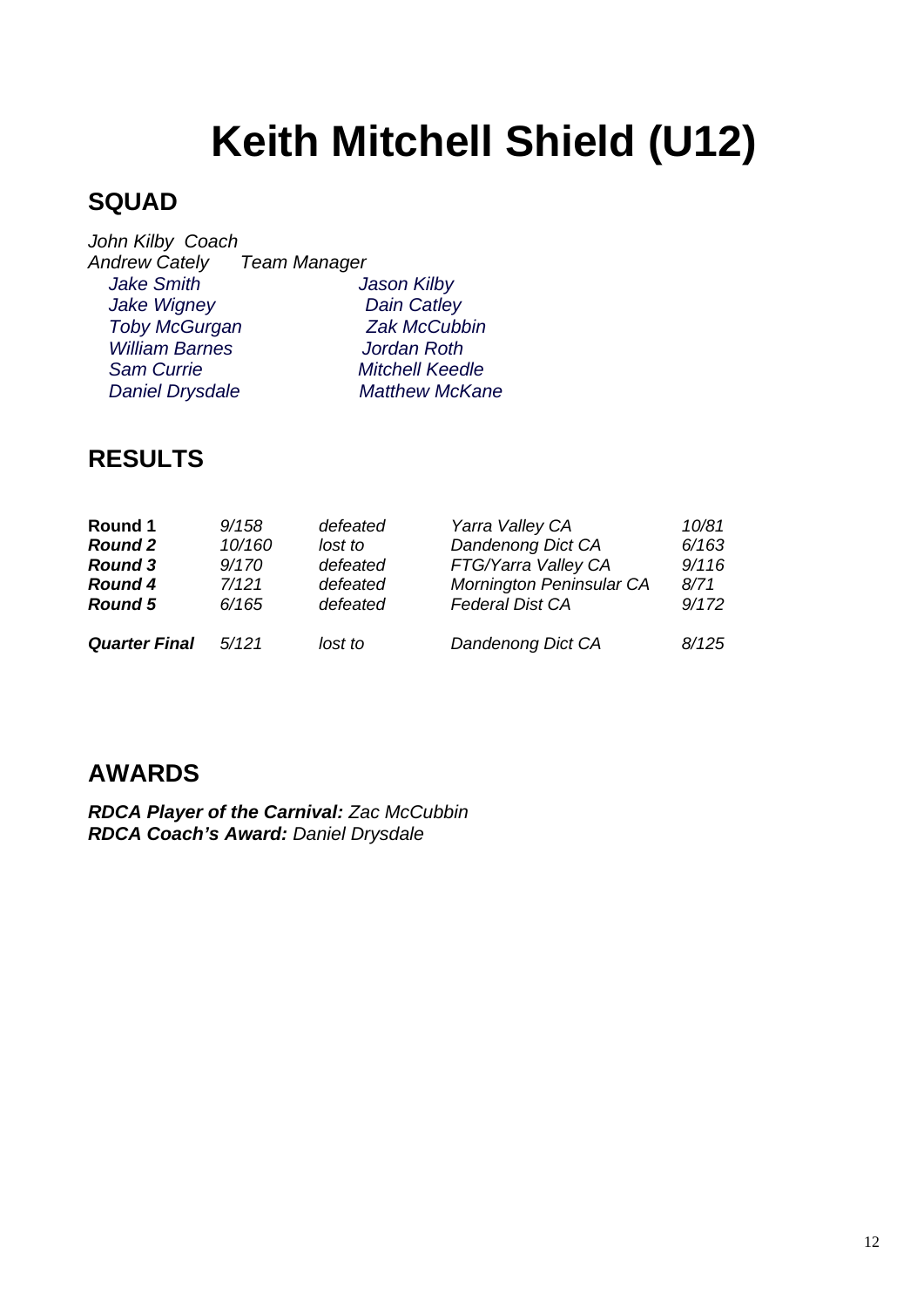## **JOSH BROWNE PLATE UNDER 12**

#### **SQUAD**

| Mark Freeman             | Coach                   |
|--------------------------|-------------------------|
| Jo McIntyre              | <b>Team Manager</b>     |
| Jordan Ludgater          | Daniel Borghesi         |
| <b>Connor McIntyre</b>   | Joshua Clavant          |
| Siobhan Murphy           | <b>Mitchell Daniels</b> |
| <b>Benjamin Mutsaers</b> | <b>Tyson Freeman</b>    |
| <b>Thomas Nash</b>       | Joshua Gray             |
| <b>Sam Newell</b>        | Gary Lisle              |
| <b>Bradley Watson</b>    |                         |

#### **RESULTS**

| Rnd 1       | 8/121 defeated        | Eastern CA 10/102               |
|-------------|-----------------------|---------------------------------|
|             | Rnd 2 6/192 defeated  | Western District CA 6/156       |
|             | Rnd 3 8/146 defeated  | Ferntree Gully CA 8/146         |
|             | Rnd 4 10/122 defeated | Diamond Valley CA10/117         |
|             | Rnd 54/205 defeated   | North West District CA 6/195    |
| Q/Final8/95 | lost to               | <b>Western District CA9/107</b> |
| S/F7/128    | defeated              | Eastern CA10/116                |
| G/F10/98    | lost to               | <b>Western District CA7/100</b> |

#### **AWARDS**

*Qtr-Final Man of the Match– Tyson Freeman Semi-Final Man of the Match– Brad Watson Grand-Final Man of the Match– Brad Watson RDCA Player of the Carnival: Brad Watson RDCA Coaches Award: Mitchell Daniels* 

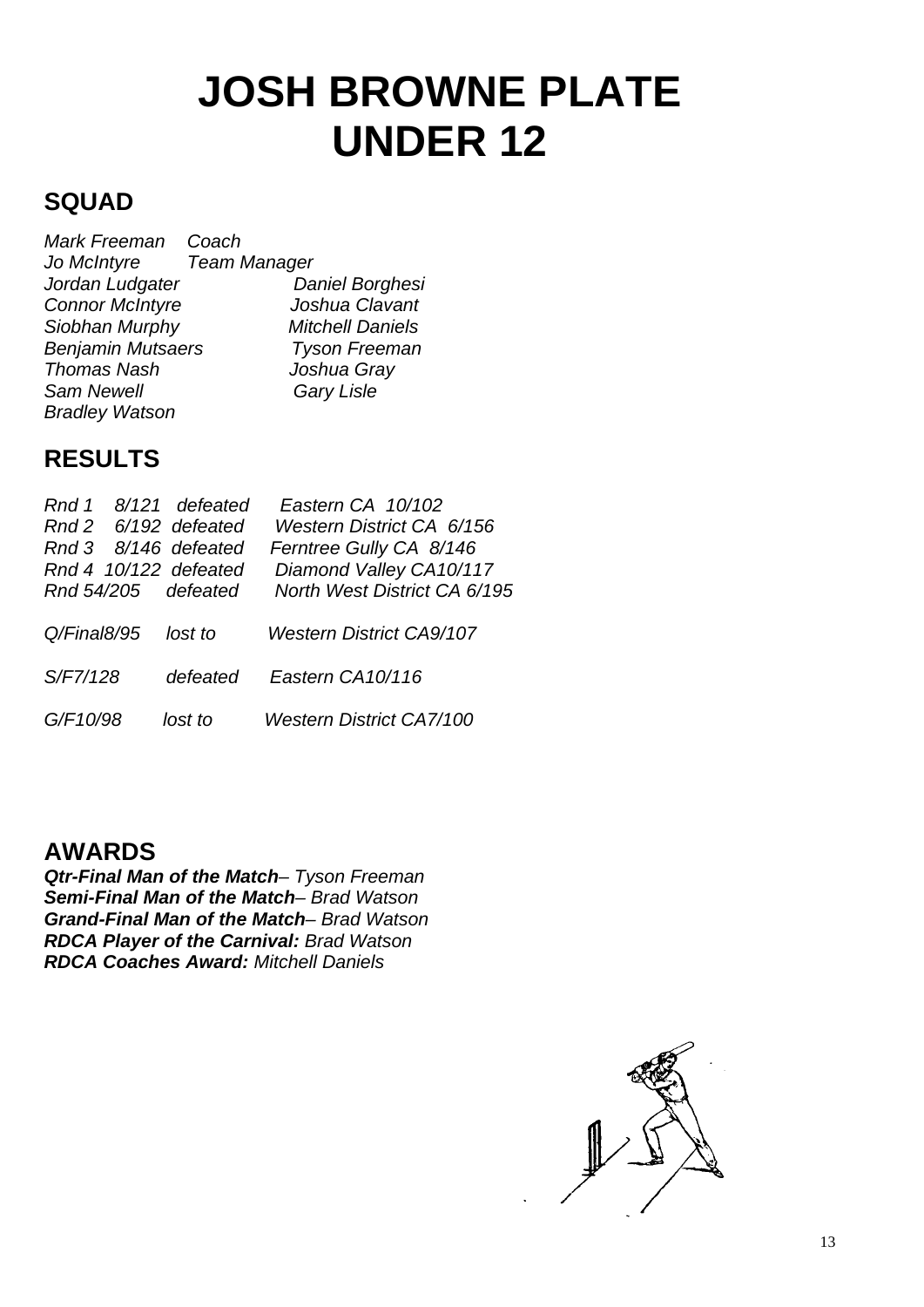## **RDCA JUNIOR'S SPONSORS 2006/2007**



Unit 2 18-20 Floriston Road Boronia

# Topline Sports







Factory 5/14 Elsum Avenue, Bayswater 3153 Telephone: 9720 5566 Fax: 9720 5577 Website: www.toplinecricket.com

Specialists in Cricket Gear, Coaching and Training Facilities

# KookaBurra

## **Ringwood Cricket Club Sponsor of the Bill Dean Trophy**

The RDCA Juniors would like to thank the continued support of all sponsors for their generous sponsorship.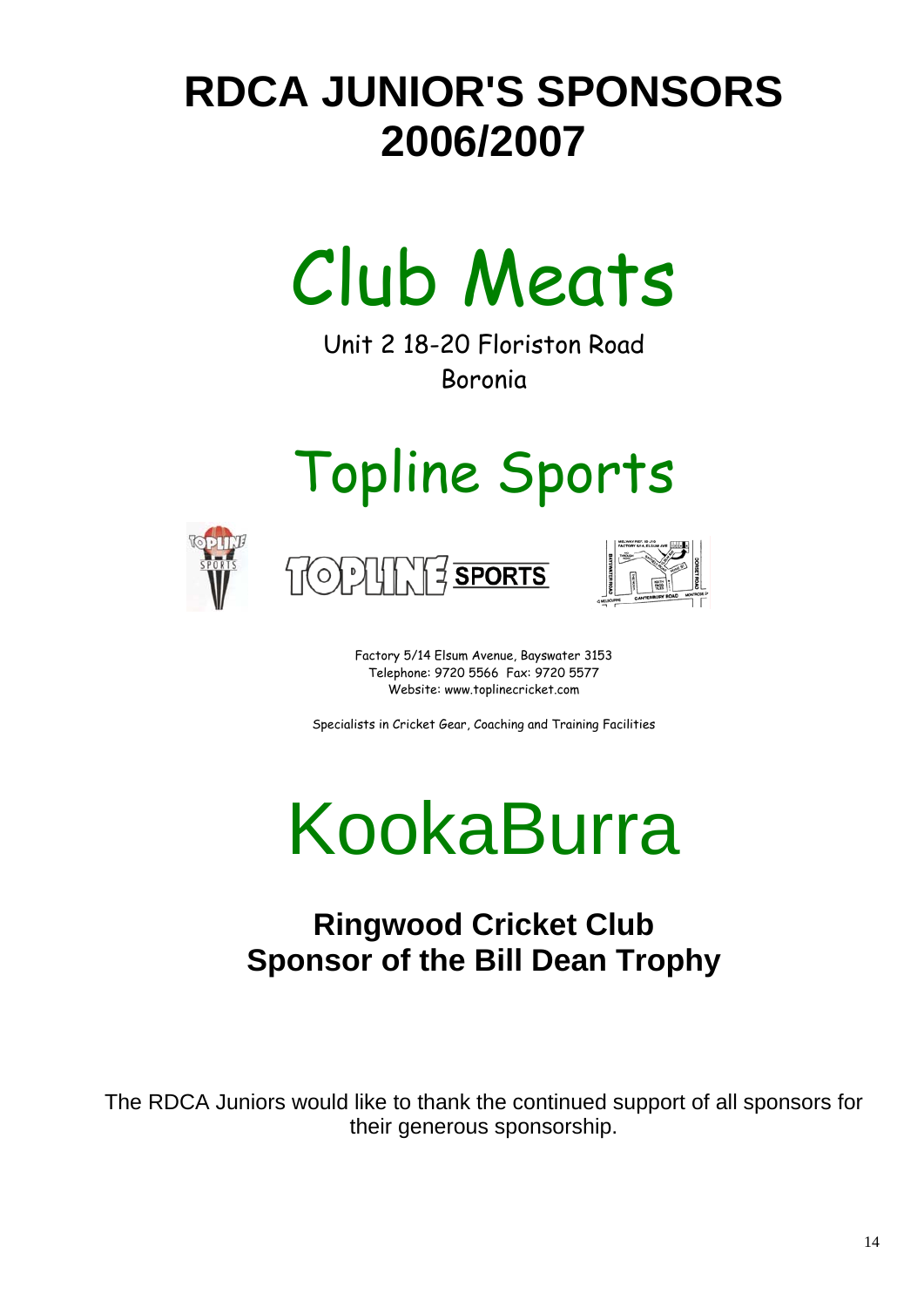# **FINALS & AWARDS**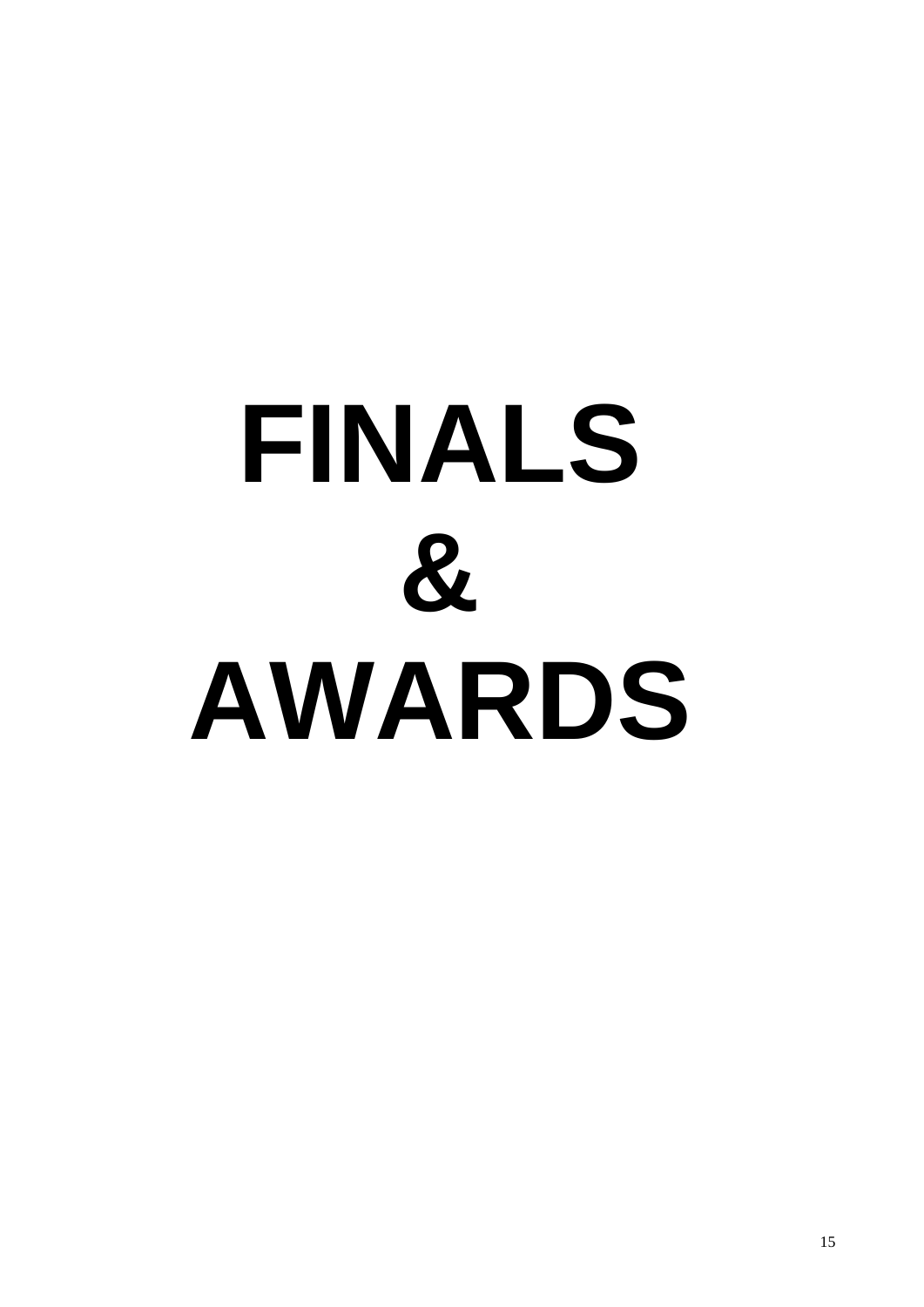## **SEMI FINALS**

#### **UNDER 18**

*18-1* **Blackburn North Green** *defeated Bayswater Park* **Blackburn North Gold** defeated

#### **UNDER 16**

| 16-1 Croydon          | defeated | Ringwood              |
|-----------------------|----------|-----------------------|
| <b>Croydon North</b>  | defeated | <b>North Ringwood</b> |
| 16-2 Warranwood       | defeated | Lilydale              |
| <b>Boronia</b>        | defeated | <b>Ainslie Park</b>   |
| 16-3 Olinda           | defeated | East Ringwood         |
| <b>Sth Warrandyte</b> | defeated | Croydon North         |
| 16-4 Kilsyth          | defeated | Norwood               |
| <b>Nth Ringwood</b>   | defeated | Croydon North         |

#### **UNDER 14**

| 14-1 Warranwood      | defeated | Boronia                 |
|----------------------|----------|-------------------------|
| <b>Ringwood</b>      | defeated | East Ringwood           |
| 14-2 Heathmont       | defeated | Lilydale                |
| Wonga Park           | defeated | <b>Heathmont Bapt's</b> |
| 14-3 North Ringwood  | defeated | <b>Bayswater Park</b>   |
| Warrandyte           | defeated | <b>East Ringwood</b>    |
| 14-4 Olinda          | defeated | Heathmont               |
| <b>Croydon North</b> | defeated | <b>Montrose Wolves</b>  |

#### **UNDER 12**

| 12-1 Croydon Ranges   | defeated | Wonga Park                 |
|-----------------------|----------|----------------------------|
| <b>North Ringwood</b> | tied     | <b>Montrose Wolves</b>     |
| 12-2 Croydon Ranges   | defeated | Ainslie Park               |
| <b>Boronia</b>        | defeated | Kilsyth                    |
| 12-3 Wonga Park       | defeated | Ringwood                   |
| Warrandyte            | defeated | <b>Bayswater Park</b>      |
| 12-4 Croydon North    | defeated | Mooroolbark/Chirnside Park |
| Warranwood            | defeated | <b>Templeton</b>           |
| 12-5 Heathmont        | defeated | <b>Montrose Wolves</b>     |
| <b>Wantirna South</b> | defeated | Olinda                     |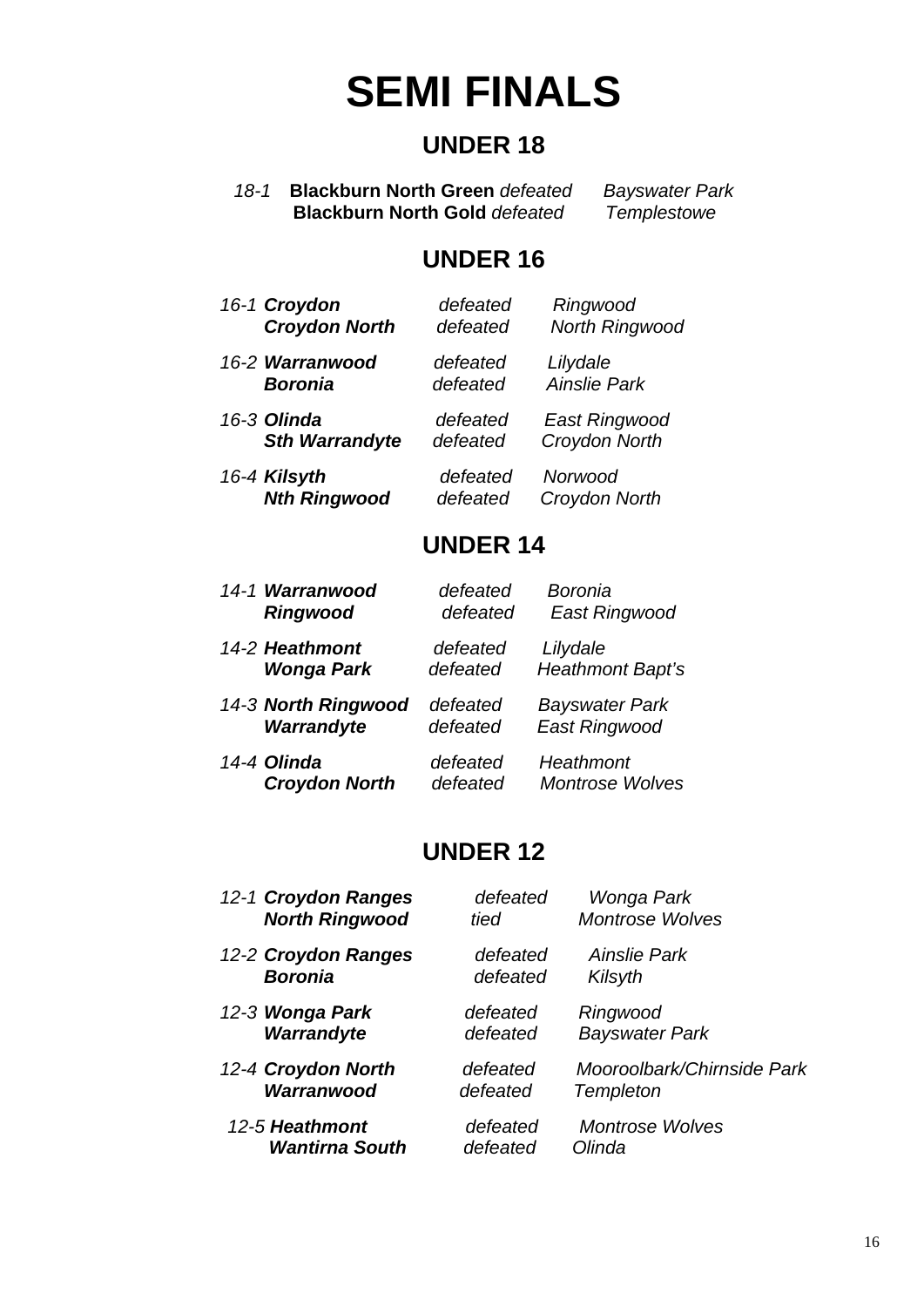## **GRAND FINALS**

#### **UNDER 18**

18*-1 Blackburn North Green defeated Blackburn North Gold* 

#### **UNDER 16**

| 16-1 CROYDON NORTH  | defeated | Croydon               |
|---------------------|----------|-----------------------|
| 16-2 WARRANWOOD     | defeated | Boronia               |
| 16-3 OLINDA         | defeated | South Warrandyte      |
| 16-4 <b>kILSYTH</b> | defeated | <b>North Ringwood</b> |

#### **UNDER 14**

| 14-1 WARRANWOOD    | defeated | Ringwood              |
|--------------------|----------|-----------------------|
| 14-2 WONGA PARK    | defeated | Heathmont             |
| 14-3 WARRANDYTE    | defeated | <b>North Ringwood</b> |
| 14-4 STH WDT HAWKS | defeated | Croydon North         |

#### **UNDER 12**

| 12-5 HEATHMONT      | defeated | <b>Wantirna South</b> |
|---------------------|----------|-----------------------|
| 12-4 WARRANWOOD     | Tied     | <b>CROYDON NORTH</b>  |
| 12-3 WONGA PARK     | defeated | Warrandyte            |
| 12-2 <b>BORONIA</b> | defeated | Ainslie Park          |
| 12-1 CROYDON RANGES | defeated | <b>North Ringwood</b> |

The RDCA Committee would like to congratulate all of the above teams for making it to the finals and for the sportsmanship that was exhibited throughout the entire series.

The 2006/2007 finals series could not have been as successful as it was without the excellent job performed by the Umpires. The RDCA prides itself on being a strong competition and with the dedication of the umpires who officiated in the finals series, goes a long way towards maintaining that pride.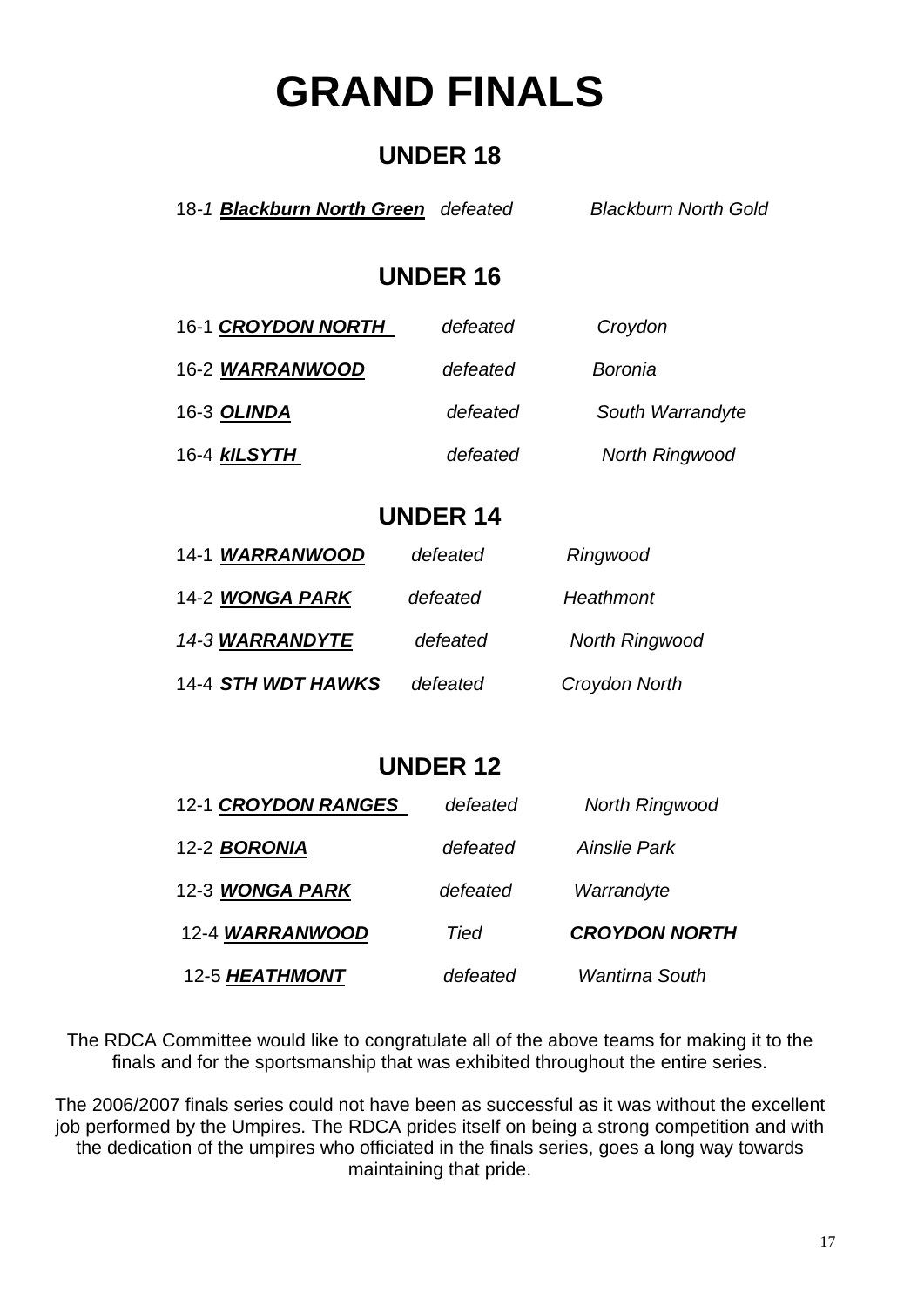## **INDIVIDUAL & NON COMP AWARDS**

#### **AVERAGES**

| <b>GRADE</b>                                         | <b>BATTING</b>                                                                                           |                                      | <b>AVE</b>                          | <b>BOWLING</b>                                                                                                  |                                           | <b>AVE</b>                           |
|------------------------------------------------------|----------------------------------------------------------------------------------------------------------|--------------------------------------|-------------------------------------|-----------------------------------------------------------------------------------------------------------------|-------------------------------------------|--------------------------------------|
| $18-1$                                               | <b>Dylan Sverns</b>                                                                                      | (HBP)                                | 72.5                                | Sam Blake                                                                                                       | (BNT)                                     | 9.67                                 |
| 16-1                                                 | Cameron Smith (BYP)<br>16-2 Brendan McArdle(APK)<br>16-3 Thomas Stalder (OLI)<br>16-4 Liam Sweeney       | (NRI)                                | 85.76<br>69.4<br>43.83<br>72.0      | Ross McDonald<br><b>Marcus Baxter</b><br>Declan Fitzgerald<br><b>Gary Carolan</b>                               | (CNT)<br>(LYD)<br>(OLI)<br>(CNT)          | 9.00<br>6.67<br>5.80<br>7.27         |
| $14 - 1$<br>14-3                                     | Mitchell Brereton (ERI)<br>14-2 Toby Ford<br><b>Scott Edwards</b><br>14-4 Cale Nelson                    | (WOP)<br>(NRI)<br>(APK)              | 93.75<br>64.8<br>77.67<br>55.75     | Jordan Begg<br><b>Jack Hele</b><br>Luke Warren<br>Alec McClean                                                  | (BOR)<br>WOP)<br>(WDT)<br>(WOP)           | 9.07<br>7.45<br>5.85<br>4.18         |
| $12 - 1$<br>$12 - 2$<br>$12 - 3$<br>$12 - 4$<br>12-5 | <b>Jake Smith</b><br><b>Corey Dineen</b><br><b>Daniel Nillson</b><br>Josh McPhee<br>Joshua Freeman (HEA) | (CRR)<br>(APK)<br>(WDT)<br>(SCR/KIL) | 118.33<br>135<br>150<br>47.5<br>153 | Luke Molyneux<br><b>Corey Dineen</b><br><b>Robert Bassett</b><br><b>Robert Curley</b><br><b>Ethan Greenhall</b> | (TMP)<br>(APK)<br>(WOP)<br>(TMP)<br>(OLI) | 6.55<br>6.21<br>6.89<br>3.77<br>6.00 |

#### **ENCOURAGEMENT AWARDS**

| 18-1 Louis Wain<br>(MIT)       |       | 12-1 Toby McGurgan  | (CNT)     |
|--------------------------------|-------|---------------------|-----------|
|                                |       | 12-2 Ravinder Singh | (NOR)     |
| 16-1 Kit Moody                 | (NRI) | 12-3 Jarrod Bourke  | (HBP)     |
| 16.2 Gerard Vonbeckerath (LYD) |       | 12-4 Jacob Lahy     | (SCR/KIL) |
| 16-3 Matthew Micalos           | (OLI) | 12-5 Joel O'Neill   | (HEA)     |
| 16-4 Shaun Lucas               | (NOR) |                     |           |

|  |  | 14-1 Jackson Freeman | (RIN) |
|--|--|----------------------|-------|
|--|--|----------------------|-------|

- 14-2 Adam Rixham (STA)
- 14-3 Ronan Erulkar (LYD)

14-4 Alexander Cattanach(SWT)

#### **OTHER**

Most Promising Player Leaving Under 16: **Cameron Smith** ( Bayswater Park C C )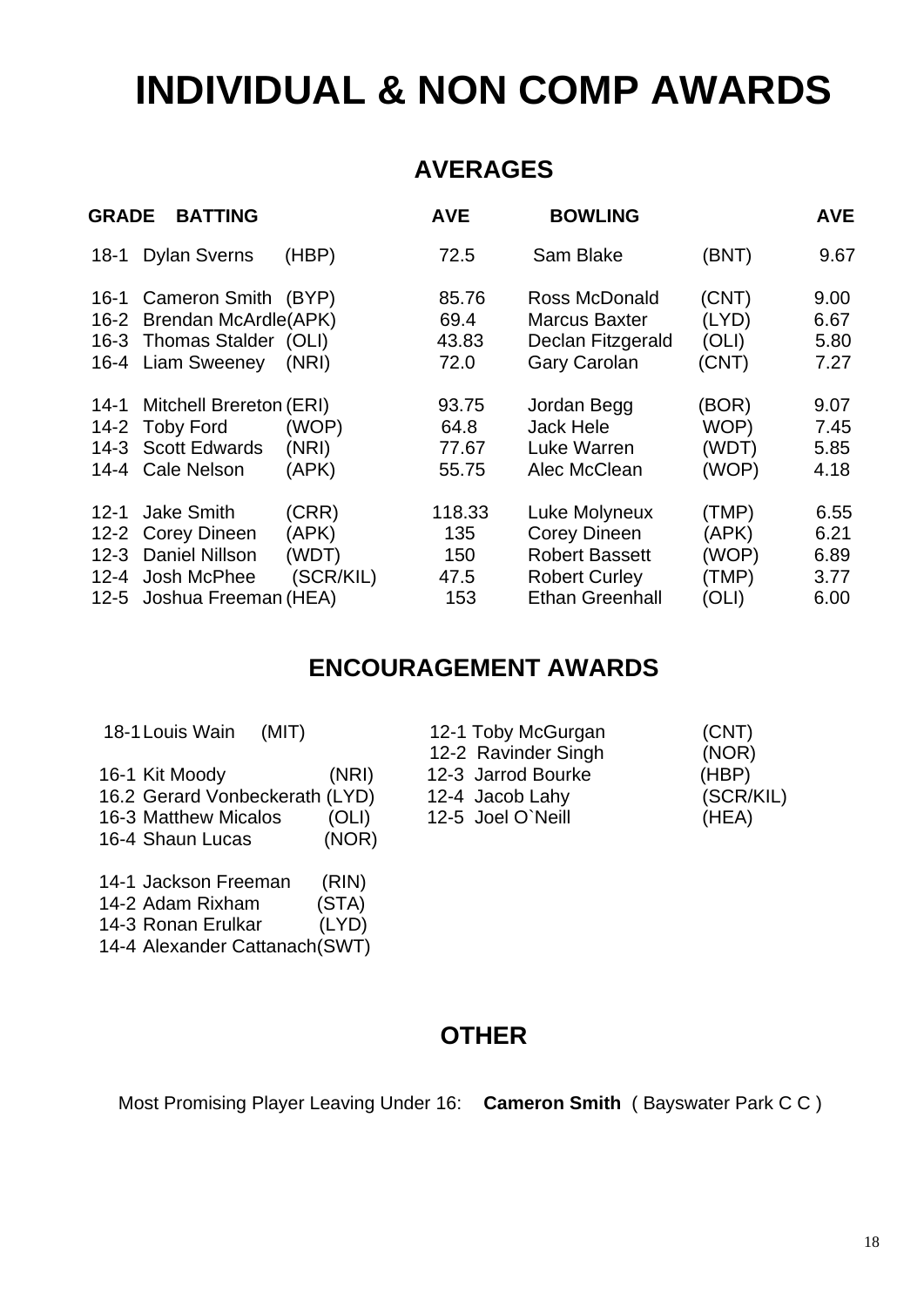## **CLIVE FAIRBAIRN SHIELD**

The 'Clive Fairbairn Shield' is an award that is presented to clubs for overall success. It takes into account the success of every team from a particular club.

The following are the rules which governs the determination of this award:

31 (c) Clive Fairbain Perpetual Club Championship

- (i) Points are to be awarded to teams fielded in competitive grades by multiplying the corresponding number of points from the following table by the number of premiership points for each team as they appear on the premiership ladder at the end of the home and away games.
	- U16/1, U14/1 & U12/1 10 points U16/2, U14/2 & U12/2 - 7 points
	- U16/3, U14/3 & U12/3 6 points
	- U16/4, U14/4 & U12/4 5 points
	- U16/5, U14/5 & U12/5 3 points
- (ii) The total number of points thus gained by all competitive teams fielded by the club for all the home and away games of the season shall then be divided by the number of competitive teams so fielded to calculate an average.
- (iii) The Total Championship Points will then be determined by the first multiplying the average calculated in (ii) above by 0.1 (10%), then multiplying by the number of teams fielded and finally using the result to the average claculated in (ii) above.

#### This year's winner was **NORTH RINGWOOD CRICKET CLUB**.

The following is the final positions for the 2006/2007 Clive Fairbairn Shield:

| North Ringwood         | 662 | <b>Sth Warrandyte Hawks</b> | 413 |                 |     |    |
|------------------------|-----|-----------------------------|-----|-----------------|-----|----|
| Wonga Park             | 656 | Warrandyte                  | 410 | Heathmont       | 332 |    |
| <b>Montrose Wolves</b> | 546 | Lilydale                    | 399 | Olinda          | 291 |    |
| Ringwood               | 540 | <b>Heathmont Baptists</b>   | 378 | Kilsyth         | 290 |    |
| Croydon North          | 515 | Croydon                     | 369 | Norwood         | 274 |    |
| East Ringwood          | 504 | <b>Wantirna South</b>       | 361 | <b>Boronia</b>  | 185 |    |
| <b>Bayswater Park</b>  | 480 | Templeton                   | 360 | South Croydon   |     | 96 |
| Warranwood             | 466 | Croydon Ranges              |     | 355 St. Andrews |     | 77 |
| <b>Ainslie Park</b>    | 453 | Mooroolbark                 | 350 |                 |     |    |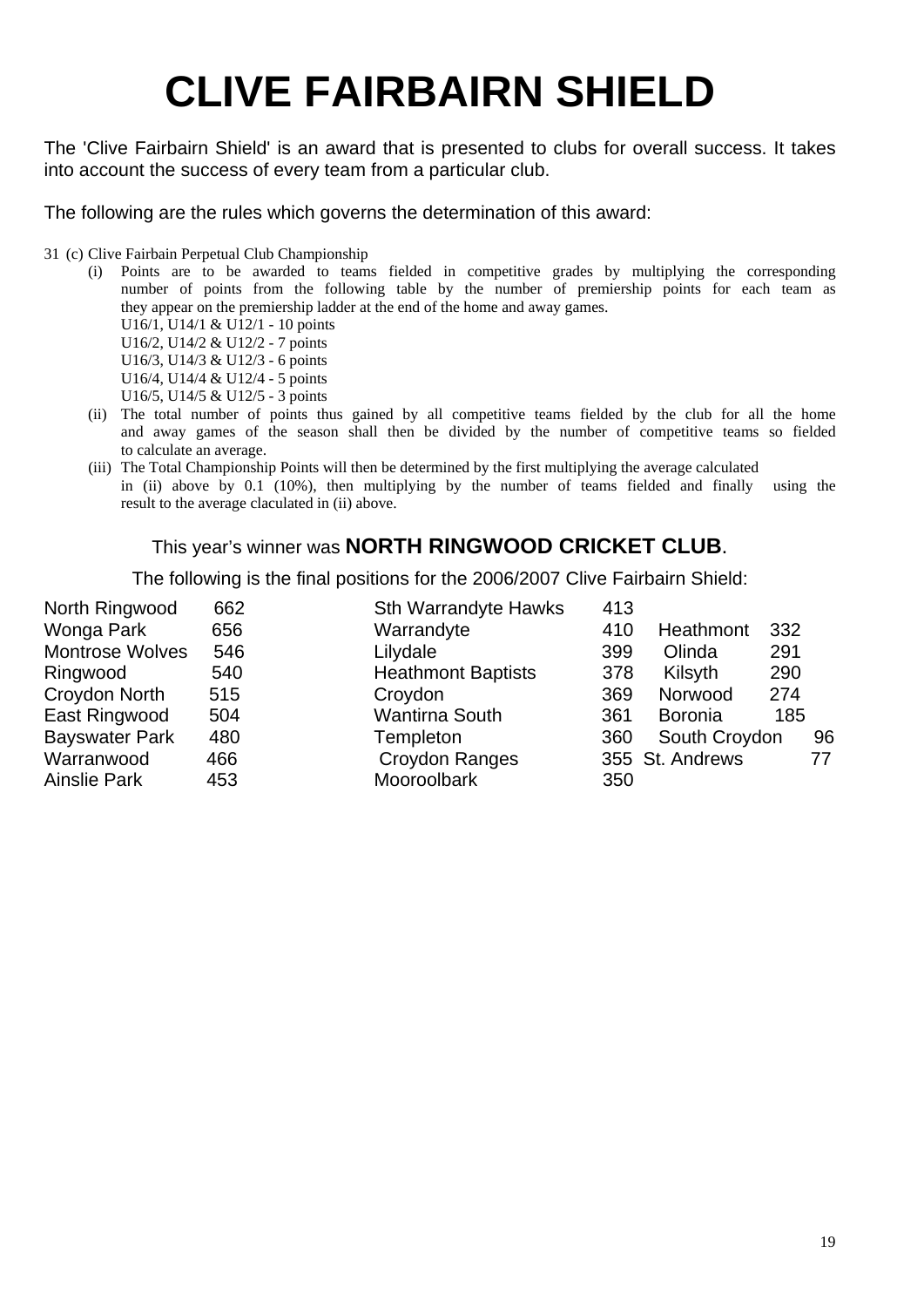## **PAST CLIVE FAIRBAIRN SHIELD WINNERS**

The following is a list of the past winners of the "Clive Fairbairn Shield":

| 2006/2007 | North Ringwood      | 1993/94 | Ainslie Park C C    |
|-----------|---------------------|---------|---------------------|
| 2005/2006 | Croydon North C. C. | 1992/93 | Parkwood C.C.       |
| 2004/2005 | Croydon North C. C. | 1991/92 | North Ringwood C.C. |
| 2003/2004 | North Ringwood      | 1990/91 | Templeton C.C.      |
| 2002/2003 | North Ringwood      | 1989/90 | South Ringwood C.C. |
| 2001/2002 | North Ringwood.     | 1988/89 | St Andrews C.C.     |
| 2000/2001 | Wantirna South C.C. | 1987/88 | Ringwood C.C.       |
| 1999/2000 | North Ringwood C.C. | 1986/87 | Ringwood C.C.       |
| 1998/1999 | Parkwood C.C.       | 1985/86 | Norwood C.C.        |
| 1997/1998 | Wonga Park C.C.     | 1984/85 | Ringwood C.C.       |
| 1996/1997 | Parkwood C.C.       | 1983/84 | Mooroolbark C.C.    |
| 1995/96   | Wantirna South C.C. |         |                     |
| 1994/95   | Wantirna South C.C. |         |                     |

(An explanation for this award is given on the previous page)

## **PAST MOST PROMISING PLAYERS**

This award is awarded at the end of each season to a player, who is deemed to be the most promising player leaving the ranks of the Juniors in the RDCA. At the end of each season Clubs are invited to nominate players for this award, before the Junior Committee votes on the winner.

The following is a list of the past winners of the "Most Promising Player Award":

|           | <b>PLAYER</b>            | CLUB                  |
|-----------|--------------------------|-----------------------|
| 2006/2007 | Cameron Smith            | Bayswater Park C.C.   |
| 2005/2006 | David King               | Ringwood C.C.         |
| 2004/2005 | <b>Ashley Viney</b>      | North Ringwood C. C.  |
| 2003/2004 | David Knowles            | North Ringwood        |
| 2002/2003 | Tom Stray                | <b>Ainslie Park</b>   |
| 2001/2002 | <b>Matthew King</b>      | Ringwood C.C.         |
| 2000/2001 | Daniel Rawson            | Croydon North C.C.    |
| 1999/2000 | <b>Matthew Gale</b>      | Mooroolbark C.C.      |
| 1998/99   | <b>Matthew Parker</b>    | Bayswater Park C.C.   |
| 1997/98   | Ben Neagle               | South Warrandyte C.C. |
| 1996/97   | Adam Hill                | Croydon North C.C.    |
| 1995/96   | <b>Ben Spencer</b>       | Lilydale C.C.         |
| 1994/95   | David Horwood            | Croydon C.C.          |
| 1993/94   | Joshe McConnell          | Ainslie Park C.C.     |
| 1992/93   | Andrew Pennington        | South Ringwood C.C.   |
|           | Paul A'Andrea            | Parkwood C.C.         |
| 1990/91   | <b>Matthew Brebner</b>   | Lilydale C.C.         |
| 1989/90   | Steven Walsh             | Norwood C.C.          |
| 1988/89   | Sean Flynn               | Bayswater Park C.C.   |
| 1987/88   | Darren Milo              | Croydon North C.C.    |
| 1986/87   | Hayden Jacobs            | Parkwood C.C.         |
| 1985/86   | <b>Cameron Parker</b>    | Norwood C.C.          |
| 1984/85   | <b>Richard Armstrong</b> | St Andrews C.C.       |
| 1983/84   | Russell Jenson           | East Ringwood C.C.    |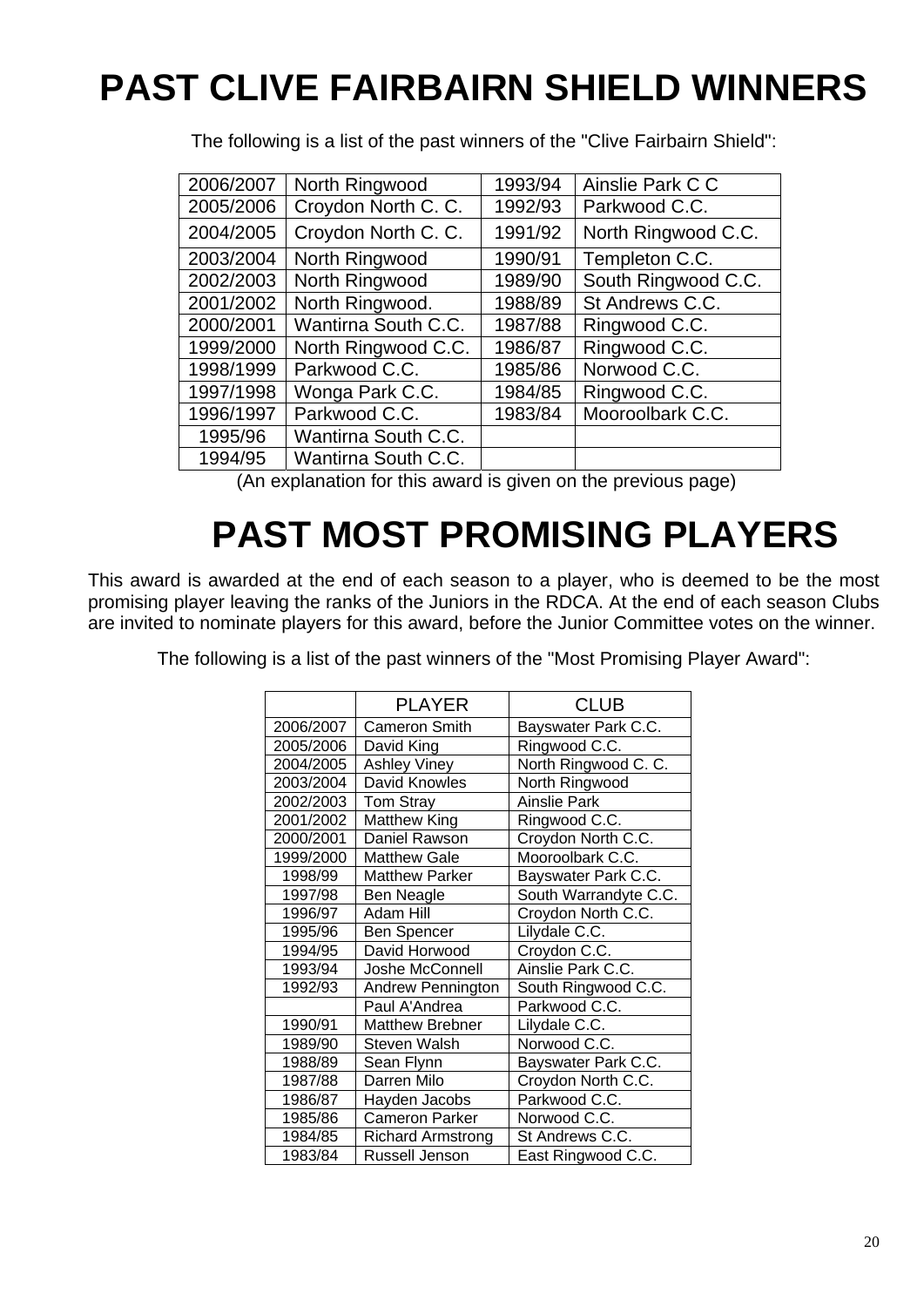# **LADDERS 2006/2007 SEASON**

## **UNDER 18 LADDER**

**UNDER 18-1** 

| <b>POS</b> | <b>CLUB</b>                | Points | $\%$ |
|------------|----------------------------|--------|------|
| 1          | <b>Blackburn Nth Gold</b>  | 64     | 1.21 |
| 2          | Templestowe                | 56     | 1.86 |
| 3          | <b>Blackburn Nth Green</b> | 56     | 1.37 |
| 4          | <b>Bayswater Park</b>      | 56     | 1.10 |
| 5          | Heathmont Bapt's           | 48     | 1.40 |
| 6          | <b>Montrose Wolves</b>     | 44     | 1.22 |
| 7          | <b>Mitcham</b>             | 36     | 1.31 |
| 8          | Croydon North              | 28     | 0.94 |
| 9          | East Ringwood              | 24     | 0.64 |
| 10         | Warranwood                 | 16     | 0.58 |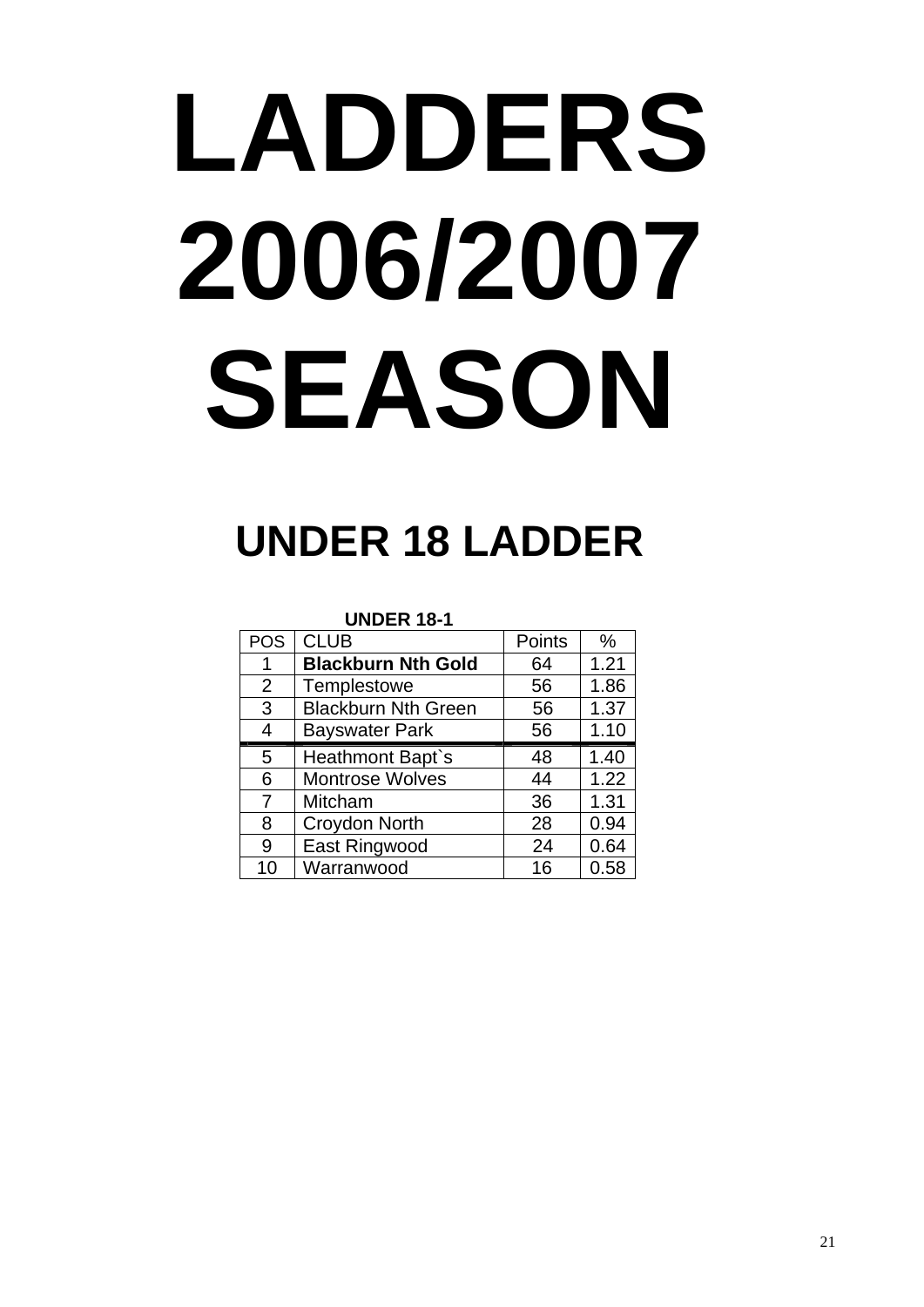## **UNDER 16 LADDERS**

| <b>POS</b> | <b>CLUB</b>           | <b>Points</b> | %    | <b>POS</b>     | <b>CLUB</b>         | Points | $\%$          |
|------------|-----------------------|---------------|------|----------------|---------------------|--------|---------------|
|            | Croydon               | 64            | 1.52 |                | Lilydale            | 60     | 2.00          |
| 2          | North Ringwood        | 56            | 2.1  | $\overline{2}$ | <b>Ainslie Park</b> | 56     | 1.42          |
| 3          | Croydon North         | 48            | 1.28 | 3              | Boronia             | 56     | 1.36          |
| 4          | Ringwood              | 48            | 1.18 | 4              | Warranwood          | 48     | 1.1(          |
| 5          | <b>Wantirna South</b> | 40            | 1.09 | 5              | East Ringwood       | 28     | 1.09          |
| 6          | Wonga Park            | 32            | 0.98 | 6              | Templeton           | 24     | 1.03          |
| 7          | <b>Bayswater Park</b> | 32            | 0.87 | $\overline{7}$ | Olinda              | 24     | 0.74          |
| 8          | Mooroolbark           | 24            | 0.79 | 8              | North Ringwood      | 24     | 0.64          |
| 9          | Kilsyth               | 16            | 0.63 | 9              | Norwood             | 16     | 0.54          |
| 10         | Warrandyte            | 16            | 0.62 | 10             | Croydon Ranges      | 8      | $0.6^{\circ}$ |

#### **UNDER 16-1 UNDER 16-2**

| <b>OS</b>       | <b>CLUB</b>           | Points | %    | <b>POS</b>     | <b>CLUB</b>           | Points | %    |
|-----------------|-----------------------|--------|------|----------------|-----------------------|--------|------|
| $\mathbf{1}$    | Croydon               | 64     | 1.52 |                | Lilydale              | 60     | 2.00 |
| $\overline{2}$  | North Ringwood        | 56     | 2.1  | $\overline{2}$ | <b>Ainslie Park</b>   | 56     | 1.42 |
| $\mathbf{3}$    | Croydon North         | 48     | 1.28 | 3              | <b>Boronia</b>        | 56     | 1.36 |
| $\overline{4}$  | Ringwood              | 48     | 1.18 | 4              | Warranwood            | 48     | 1.10 |
| $5\overline{)}$ | Wantirna South        | 40     | 1.09 | 5              | East Ringwood         | 28     | 1.09 |
| $6\phantom{1}6$ | Wonga Park            | 32     | 0.98 | 6              | Templeton             | 24     | 1.03 |
| $\overline{7}$  | <b>Bayswater Park</b> | 32     | 0.87 |                | Olinda                | 24     | 0.74 |
| 8               | Mooroolbark           | 24     | 0.79 | 8              | North Ringwood        | 24     | 0.64 |
| 9               | Kilsyth               | 16     | 0.63 | 9              | Norwood               | 16     | 0.54 |
| 10              | Warrandyte            | 16     | 0.62 | 10             | <b>Croydon Ranges</b> | 8      | 0.61 |
|                 |                       |        |      |                |                       |        |      |

#### **UNDER 16-3 UNDER 16-4**

| <b>POS</b>     | <b>CLUB</b>                 | Points | %    | <b>POS</b>     | <b>CLUB</b>                | <b>Points</b> | $\%$     |
|----------------|-----------------------------|--------|------|----------------|----------------------------|---------------|----------|
|                | Olinda                      | 68     | 2.07 |                | North Ringwood             | 56            | 1.6      |
| $\overline{2}$ | <b>Sth Warrandyte Hawks</b> | 68     | 1.75 | $\overline{2}$ | Kilsyth                    | 48            | 1.1      |
| 3              | Croydon North               | 56     | 1.53 | 3              | Norwood                    | 40            | 0.93     |
| 4              | East Ringwood               | 40     | 0.82 | 4              | <b>Croydon North White</b> | 32            | 1.1      |
| 5              | Heathmont Bapt's            | 36     | 0.98 | 5              | Boronia                    | 32            | 0.79     |
| 6              | <b>Wantirna South</b>       | 24     | 0.83 | 6              | <b>HEA/STA</b>             | 0             | 0.4      |
|                | <b>Bayswater Park</b>       | 16     | 0.64 |                | Croydon North              | 0             | $\Omega$ |
| 8              | Croydon                     | 16     | 0.62 |                |                            |               |          |

| ОS             | <b>CLUB</b>                 | <b>Points</b> | %    | <b>POS</b>     | <b>CLUB</b>                | Points | %    |
|----------------|-----------------------------|---------------|------|----------------|----------------------------|--------|------|
|                | Olinda                      | 68            | 2.07 |                | North Ringwood             | 56     | 1.6  |
| $\overline{2}$ | <b>Sth Warrandyte Hawks</b> | 68            | 1.75 | $\overline{2}$ | Kilsyth                    | 48     | 1.17 |
| 3              | Croydon North               | 56            | 1.53 | 3              | Norwood                    | 40     | 0.93 |
| 4              | East Ringwood               | 40            | 0.82 |                | <b>Croydon North White</b> | 32     | 1.1  |
| 5              | Heathmont Bapt's            | 36            | 0.98 | 5              | Boronia                    | 32     | 0.79 |
| 6              | <b>Wantirna South</b>       | 24            | 0.83 | 6              | <b>HEA/STA</b>             |        | 0.4  |
| $\overline{7}$ | <b>Bayswater Park</b>       | 16            | 0.64 |                | Croydon North              |        |      |
| 8              | Croydon                     | 16            | 0.62 |                |                            |        |      |

 $\mathbb{C}$  $44.30$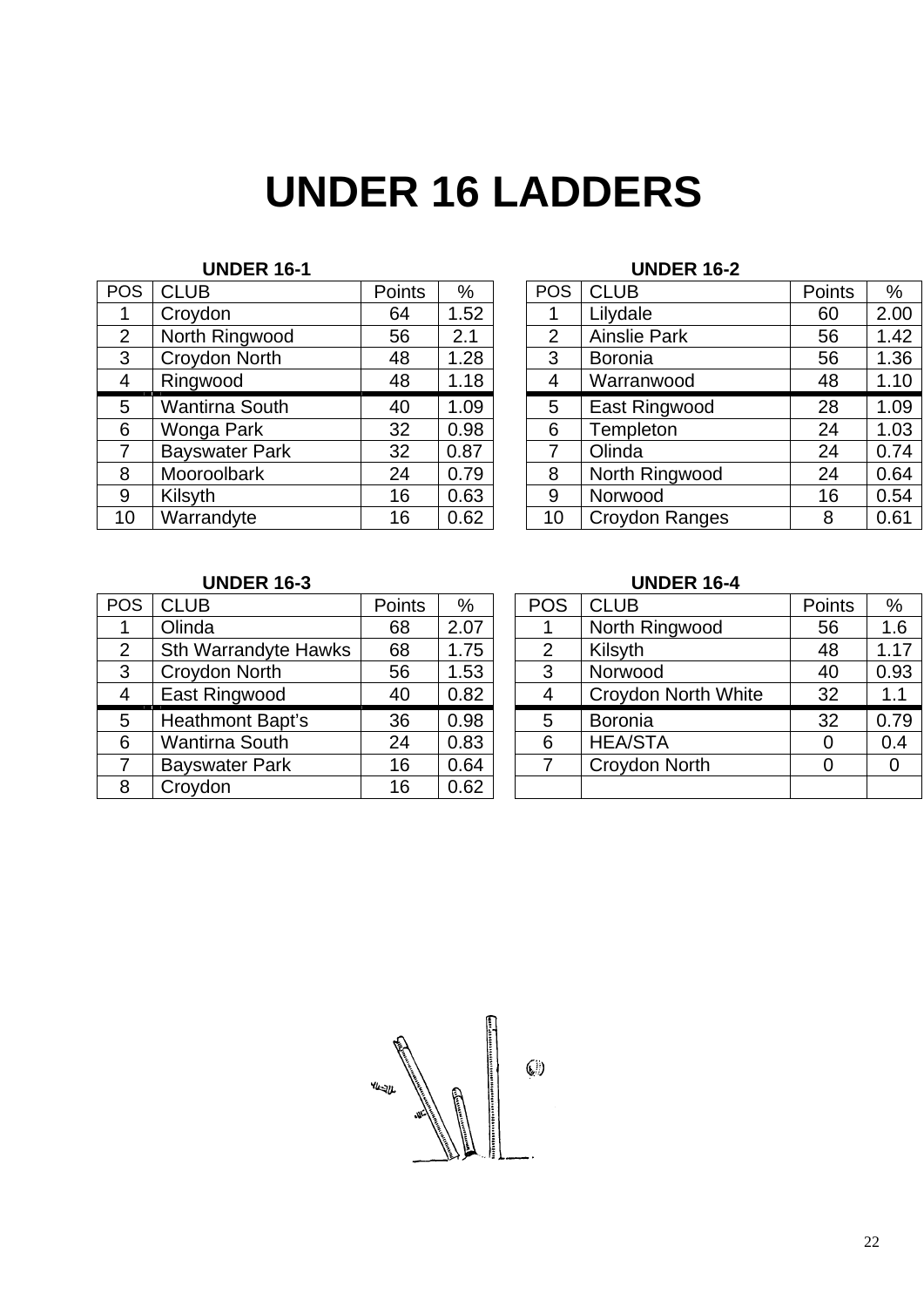## **UNDER 14 LADDERS**

| <b>POS</b> | <b>CLUB</b>                 | Points | %    | <b>POS</b>     | <b>CLUB</b>      | Points | $\%$          |
|------------|-----------------------------|--------|------|----------------|------------------|--------|---------------|
|            | Ringwood                    | 68     | 1.72 |                | Wonga Park       | 72     | 2.55          |
| 2          | <b>Boronia</b>              | 64     | 1.63 | $\overline{2}$ | Heathmont        | 64     | 2.03          |
| 3          | Warranwood                  | 40     | 1.32 | 3              | Lilydale         | 54     | 1.34          |
| 4          | East Ringwood               | 40     | 1.17 | $\overline{4}$ | Heathmont Bapt's | 48     | 1.48          |
| 5          | <b>Wantirna South</b>       | 40     | 0.99 | 5              | Templeton        | 46     | $0.8^{\circ}$ |
| 6          | <b>Sth Warrandyte Hawks</b> | 32     | 1.13 | 6              | Norwood          | 32     | 0.66          |
| 7          | Croydon North               | 32     | 0.97 | 7              | Croydon          | 24     | 0.85          |
| 8          | <b>Montrose Wolves</b>      | 32     | 0.79 | 8              | St. Andrews      | 16     | 0.65          |
| 9          | North Ringwood              | 24     | 0.96 | 9              | South Croydon    | 16     | 0.56          |
| 10         | Wonga Park                  | 8      | 0.56 |                |                  |        |               |

#### **UNDER 14-1 UNDER 14-2**

| ОS             | <b>CLUB</b>                 | Points | %    | <b>POS</b>     | <b>CLUB</b>      | <b>Points</b> | $\%$ |
|----------------|-----------------------------|--------|------|----------------|------------------|---------------|------|
| 1              | Ringwood                    | 68     | 1.72 |                | Wonga Park       | 72            | 2.55 |
| $\overline{2}$ | <b>Boronia</b>              | 64     | 1.63 | $\overline{2}$ | Heathmont        | 64            | 2.03 |
| 3              | Warranwood                  | 40     | 1.32 | 3              | Lilydale         | 54            | 1.34 |
| 4              | East Ringwood               | 40     | 1.17 | 4              | Heathmont Bapt's | 48            | 1.48 |
| 5              | <b>Wantirna South</b>       | 40     | 0.99 | 5              | Templeton        | 46            | 0.81 |
| 6              | <b>Sth Warrandyte Hawks</b> | 32     | 1.13 | 6              | Norwood          | 32            | 0.66 |
| 7              | Croydon North               | 32     | 0.97 |                | Croydon          | 24            | 0.85 |
| 8              | <b>Montrose Wolves</b>      | 32     | 0.79 | 8              | St. Andrews      | 16            | 0.65 |
| 9              | North Ringwood              | 24     | 0.96 | 9              | South Croydon    | 16            | 0.56 |
| $\overline{0}$ | Wonga Park                  | 8      | 0.56 |                |                  |               |      |

| <b>POS</b>     | CLUB                  | Points | %    | POS            |
|----------------|-----------------------|--------|------|----------------|
|                | East Ringwood         | 64     | 1.55 |                |
| $\overline{2}$ | <b>Bayswater Park</b> | 56     | 1.58 | $\overline{2}$ |
| 3              | North Ringwood        | 56     | 1.03 | 3              |
| 4              | Warrandyte            | 48     | 1.28 | 4              |
| 5              | <b>WSO/BOR</b>        | 28     | 0.65 | 5              |
| 6              | Croydon Ranges        | 24     | 0.92 | 6              |
| $\overline{7}$ | Kilsyth               | 24     | 0.89 | 7              |
| 8              | Warranwood            | 24     | 0.87 | 8              |
| 9              | Mooroolbark           | 24     | 0.81 | 9              |
| 10             | Lilydale              |        | 0.53 | 10             |

#### **UNDER 14-3 UNDER 14-4**

| POS            | <b>CLUB</b>           | <b>Points</b> | %    | <b>POS</b>     | <b>CLUB</b>                 | Points | %    |
|----------------|-----------------------|---------------|------|----------------|-----------------------------|--------|------|
| $\mathbf{1}$   | East Ringwood         | 64            | 1.55 |                | <b>Sth Warrandyte Hawks</b> | 68     | 1.93 |
| 2              | <b>Bayswater Park</b> | 56            | 1.58 | $\overline{2}$ | <b>Montrose Wolves</b>      | 48     | 1.11 |
| $\mathbf{3}$   | North Ringwood        | 56            | 1.03 | 3              | Croydon North               | 44     | 0.92 |
| $\overline{4}$ | Warrandyte            | 48            | 1.28 | 4              | Warranwood                  | 32     | 0.88 |
| 5              | WSO/BOR               | 28            | 0.65 | 5              | <b>Ainslie Park</b>         | 32     | 0.70 |
| 6              | Croydon Ranges        | 24            | 0.92 | 6              | Wonga Park                  | 24     | 0.94 |
| $\overline{7}$ | Kilsyth               | 24            | 0.89 | 7              | North Ringwood              | 16     | 0.78 |
| 8              | Warranwood            | 24            | 0.87 | 8              | Olinda                      | 16     | 0.61 |
| 9              | Mooroolbark           | 24            | 0.81 | 9              |                             |        |      |
| 10             | Lilydale              |               | 0.53 | 10             |                             |        |      |



23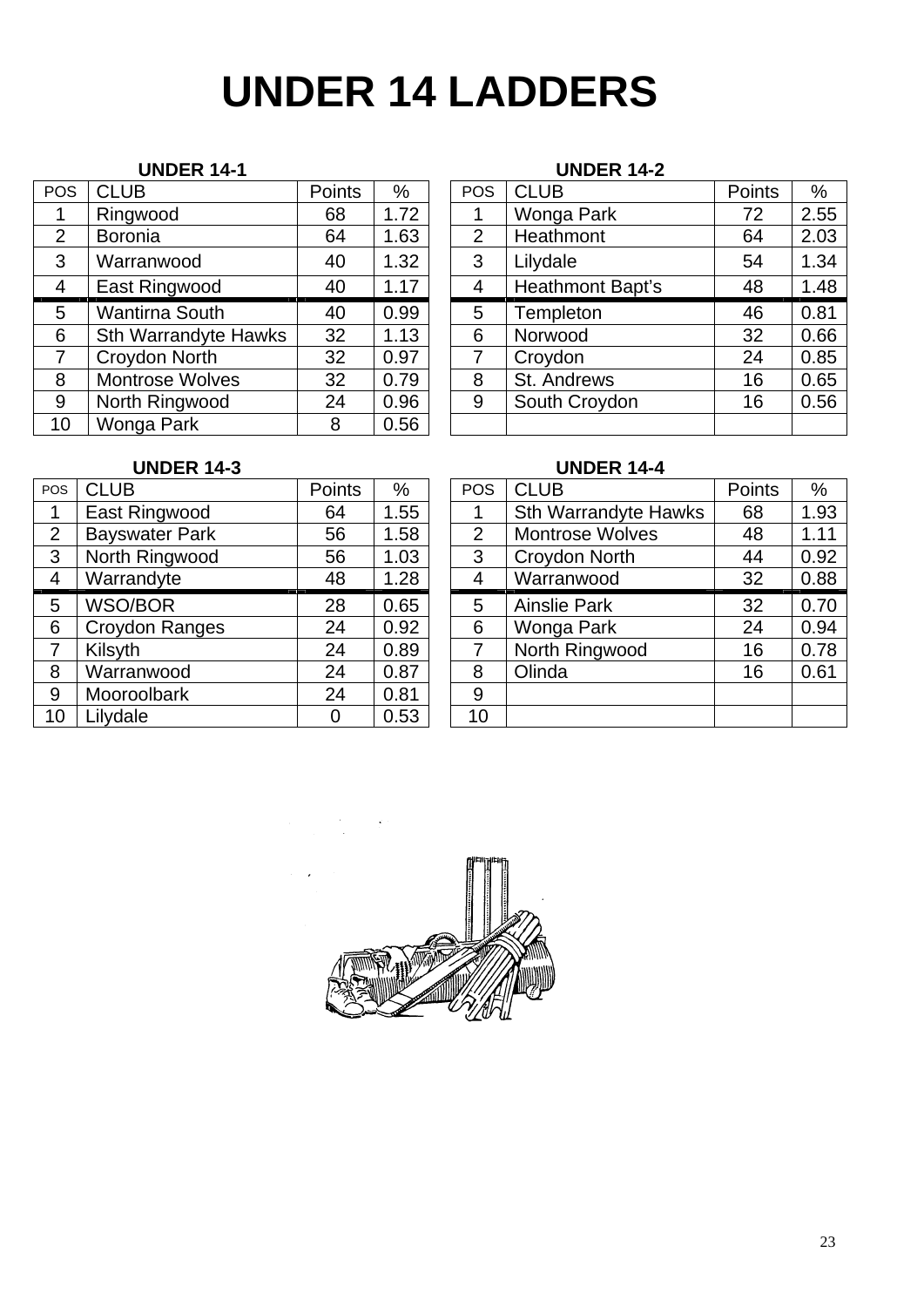## **UNDER 12 LADDERS**

#### **UNDER 12-1 UNDER 12-2**

| <b>POS</b> | <b>CLUB</b>            | Points | %    | <b>POS</b> | <b>CLUB</b>                 | Points | %                |
|------------|------------------------|--------|------|------------|-----------------------------|--------|------------------|
|            | Croydon Ranges         | 72     | 1.84 |            | <b>Ainslie Park</b>         | 60     | 1.84             |
| 2          | North Ringwood         | 60     | 1.82 | 2          | Kilsyth                     | 48     | 1.1 <sup>′</sup> |
| 3          | <b>Montrose Wolves</b> | 60     | 1.04 | 3          | <b>Boronia</b>              | 36     | 1.35             |
| 4          | Wonga Park             | 56     | 1.73 | 4          | Croydon Ranges              | 36     | 0.73             |
| 5          | Mooroolbark            | 40     | 1.12 | 5          | Norwood                     | 28     | 0.88             |
| 6          | Croydon North          | 32     | 1.22 | 6          | <b>Wantirna South</b>       | 24     | $1.0^{\circ}$    |
| 7          | <b>Templeton</b>       | 32     | 0.99 | 7          | <b>Sth Warrandyte Hawks</b> | 16     | $0.5^{\circ}$    |
| 8          | Warranwood             | 32     | 0.86 | 8          | South Croydon               | 8      | $0.6^{\circ}$    |
| 9          | East Ringwood          | 32     | 0.70 |            |                             |        |                  |
| 10         | Croydon                | 8      | 0.55 |            |                             |        |                  |

| OS             | <b>CLUB</b>            | <b>Points</b> | %    | <b>POS</b> | <b>CLUB</b>                 | <b>Points</b> | $\%$ |
|----------------|------------------------|---------------|------|------------|-----------------------------|---------------|------|
| 1              | Croydon Ranges         | 72            | 1.84 |            | Ainslie Park                | 60            | 1.84 |
| $\overline{2}$ | North Ringwood         | 60            | 1.82 | 2          | Kilsyth                     | 48            | 1.11 |
| 3              | <b>Montrose Wolves</b> | 60            | 1.04 | 3          | <b>Boronia</b>              | 36            | 1.35 |
| 4              | Wonga Park             | 56            | 1.73 | 4          | Croydon Ranges              | 36            | 0.73 |
| 5              | Mooroolbark            | 40            | 1.12 | 5          | Norwood                     | 28            | 0.88 |
| 6              | Croydon North          | 32            | 1.22 | 6          | <b>Wantirna South</b>       | 24            | 1.01 |
| 7              | Templeton              | 32            | 0.99 |            | <b>Sth Warrandyte Hawks</b> | 16            | 0.57 |
| 8              | Warranwood             | 32            | 0.86 | 8          | South Croydon               | 8             | 0.61 |
| 9              | East Ringwood          | 32            | 0.70 |            |                             |               |      |
| $\overline{0}$ | Croydon                | 8             | 0.55 |            |                             |               |      |
|                |                        |               |      |            |                             |               |      |

#### **UNDER 12-3 UNDER 12-4**

| <b>POS</b>     | <b>CLUB</b>           | <b>Points</b> | %    | <b>POS</b>     | <b>CLUB</b>    | Points | $\%$      |
|----------------|-----------------------|---------------|------|----------------|----------------|--------|-----------|
| 1              | Warrandyte            | 72            | 2.51 |                | MOO/CSP        | 56     | 1.32      |
| 2              | Wonga Park            | 64            | 3.23 | $\overline{2}$ | Templeton      | 44     | 0.93      |
| 3              | Ringwood              | 48            | 1.86 | 3              | Warranwood     | 40     | 0.79      |
| $\overline{4}$ | <b>Bayswater Park</b> | 48            | 0.91 | 4              | Croydon North  | 36     | $0.8^{-}$ |
| 5              | Mooroolbark           | 40            | 1.06 | 5              | <b>SCR/KIL</b> | 20     | 0.85      |
| 6              | North Ringwood        | 24            | 0.57 | 6              | <b>Boronia</b> | 20     | 0.77      |
| $\overline{7}$ | Heathmont Bapt's      | 8             | 0.52 |                |                |        |           |
| 8              | Croydon Ranges        | 0             | 0.31 |                |                |        |           |
|                |                       |               |      |                |                |        |           |
|                |                       |               |      |                |                |        |           |
|                |                       |               |      |                |                |        |           |
|                |                       |               |      |                |                |        |           |

| OS.            | <b>CLUB</b>           | <b>Points</b> | %    | <b>POS</b> | <b>CLUB</b>    | <b>Points</b> | %    |
|----------------|-----------------------|---------------|------|------------|----------------|---------------|------|
| 1              | Warrandyte            | 72            | 2.51 |            | MOO/CSP        | 56            | 1.32 |
| $\overline{2}$ | Wonga Park            | 64            | 3.23 | 2          | Templeton      | 44            | 0.93 |
| 3              | Ringwood              | 48            | 1.86 | 3          | Warranwood     | 40            | 0.79 |
| 4              | <b>Bayswater Park</b> | 48            | 0.91 | 4          | Croydon North  | 36            | 0.87 |
| 5              | Mooroolbark           | 40            | 1.06 | 5          | <b>SCR/KIL</b> | 20            | 0.85 |
| 6              | North Ringwood        | 24            | 0.57 | 6          | <b>Boronia</b> | 20            | 0.77 |
| 7              | Heathmont Bapt's      | 8             | 0.52 |            |                |               |      |
| 8              | <b>Croydon Ranges</b> | 0             | 0.31 |            |                |               |      |
|                |                       |               |      |            |                |               |      |
|                |                       |               |      |            |                |               |      |
|                |                       |               |      |            |                |               |      |
|                |                       |               |      |            |                |               |      |

#### **UNDER 12-5**

| POS            | <b>CLUB</b>            | Points | $\%$ |
|----------------|------------------------|--------|------|
|                | Heathmont              | 72     | 1.61 |
| $\overline{2}$ | <b>Wantirna South</b>  | 56     | 1.72 |
| 3              | Olinda                 | 40     | 1.67 |
| 4              | <b>Montrose Wolves</b> | 36     | 0.48 |
| 5              | Ringwood               | 32     | 1.06 |
| 6              | <b>Croydon Ranges</b>  | 28     | 0.62 |
| 7              | Croydon North          | 8      | 0.42 |
|                |                        |        |      |
|                |                        |        |      |
|                |                        |        |      |
|                |                        |        |      |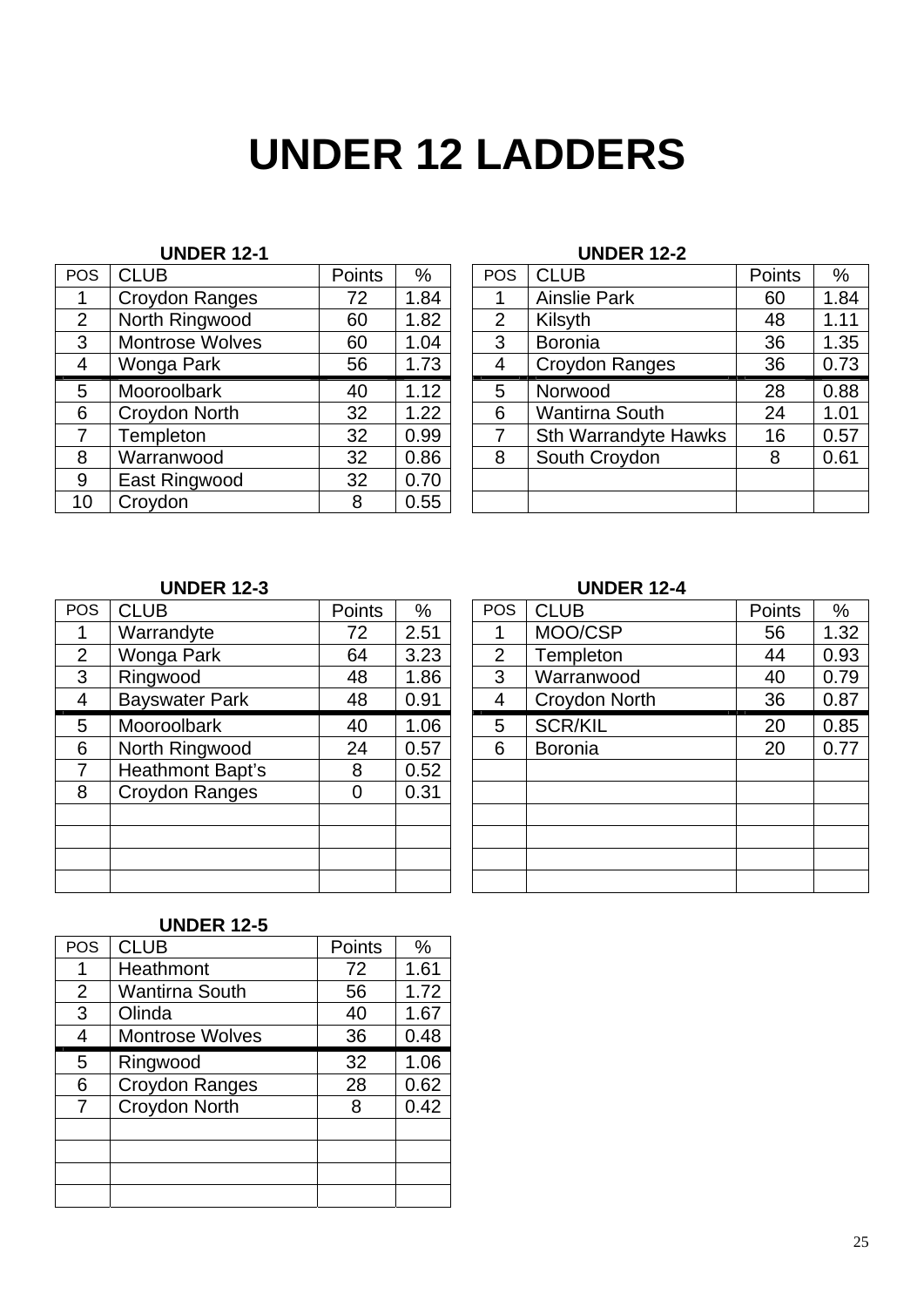## **Finals Player of the Match**

|           | <b>Under 18-1</b>  |  |  |
|-----------|--------------------|--|--|
| 2006/2007 |                    |  |  |
|           |                    |  |  |
|           | <b>Under 17-1</b>  |  |  |
| 2005/2006 | <b>Tao Collins</b> |  |  |
| 2004/2005 |                    |  |  |

|           | <b>Under 16-1</b> | Under 16-2          | <b>Under 16-3</b>   | Under 16-4            |
|-----------|-------------------|---------------------|---------------------|-----------------------|
| 2006/2007 | Ross McDonald     |                     | <b>Sam Williams</b> |                       |
| 2005/2006 | David King        | <b>Timothy Hall</b> | Nicholas Danaher    | <b>Patrick Rosier</b> |
| 2004/2005 |                   |                     |                     |                       |
| 2003/2004 | David Knowles     | <b>Travis Cloke</b> | <b>Steve Newman</b> | <b>Chris Furzer</b>   |

|           | <b>Under 14-1</b>    | <b>Under 14-2</b>  | <b>Under 14-3</b> | <b>Under 14-4</b> | <b>Under 14-5</b>   |
|-----------|----------------------|--------------------|-------------------|-------------------|---------------------|
| 2006/2007 |                      | Jake Hele          |                   |                   |                     |
| 2005/2006 | Steven Wtright       | <b>Brady Sharp</b> | Michael Gordan    |                   | <b>Thomas Clark</b> |
| 2004/2005 |                      |                    |                   |                   |                     |
| 2003/2004 | <b>Andrew Renton</b> | Aaron Boone        | Leigh Ramadge     | Jeff Wood         |                     |
|           |                      |                    |                   |                   |                     |

|           | <b>Under 12-1</b>  | <b>Under 12-2</b>    | <b>Under 12-3</b> | <b>Under 12-4</b> | <b>Under 12-5</b>         |
|-----------|--------------------|----------------------|-------------------|-------------------|---------------------------|
| 2006/2007 |                    |                      |                   | <b>Jake Smith</b> |                           |
| 2005/2006 | <b>Will Barnes</b> | <b>Taylor Gibson</b> | Ronen Erulka      |                   | <b>Ben Tekin</b>          |
| 2004/2005 |                    |                      |                   |                   |                           |
| 2003/2004 | Lee Smythe         | Matthew Jane         | Darcy Powell      | Daniel Cope       | <b>Jackson</b><br>Freeman |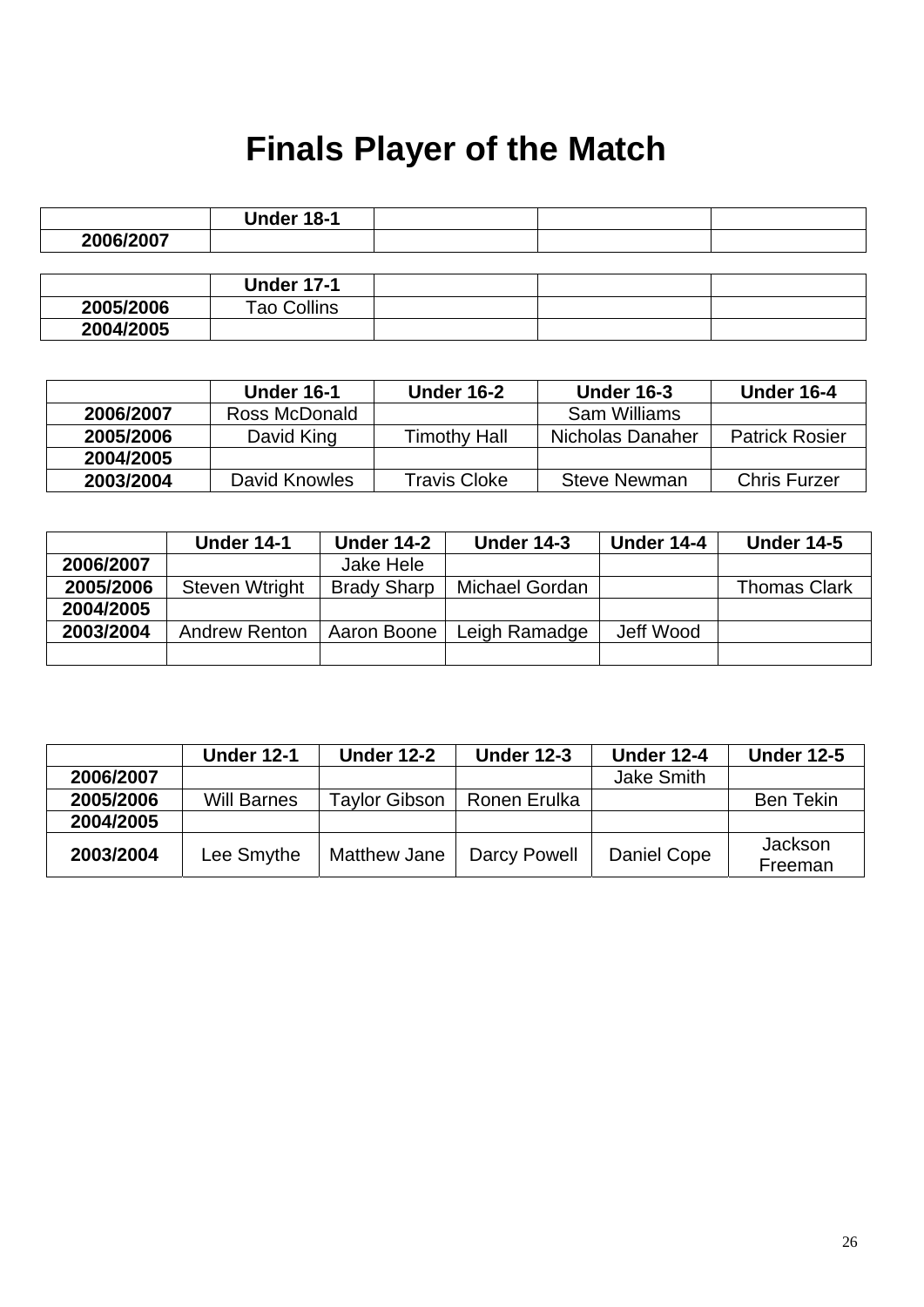# **PAST PREMIERS**

## **Under 18`s since 2006/07**

**Under 17's since 2004/05** 

**Under 16's since 1966/67** 

**Under 14's since 1967/68** 

**Under 13's since 2003/04** 

**Under 12's since 1969/70** 

**UNDER 18-1 2006/2007** Blackburn Nth Green

| <b>UNDER 17-1</b> |                |  |
|-------------------|----------------|--|
| 2005/2006         | Croydon North  |  |
| 2004/2005         | Croydon Ranges |  |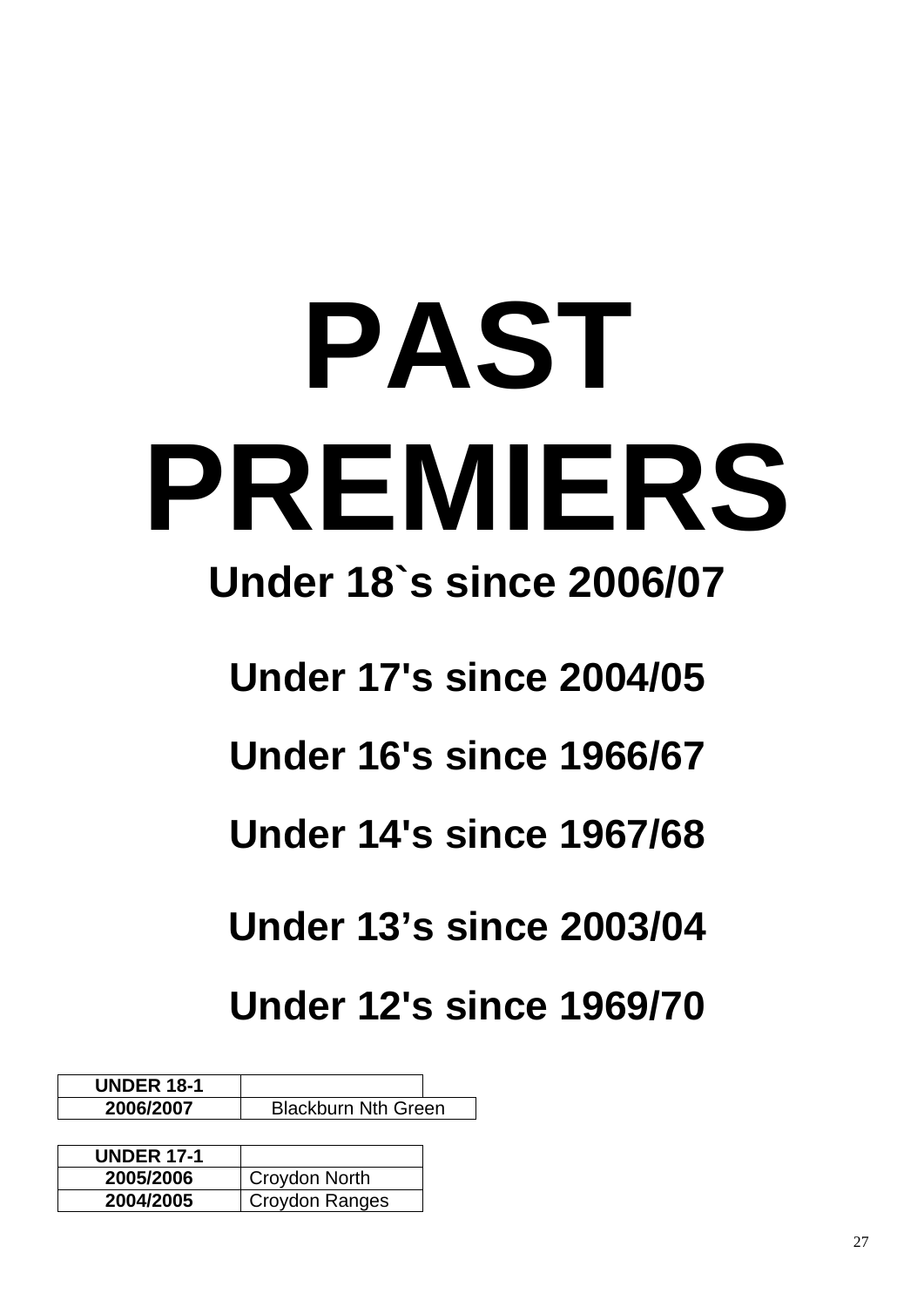|           | <b>UNDER 16-1</b>     | <b>UNDER 16-2</b>     | <b>UNDER 16-3</b>         | <b>UNDER 16-4</b>     |
|-----------|-----------------------|-----------------------|---------------------------|-----------------------|
| 2006/2007 | Croydon North         | Warranwood            | Olinda                    | Kilsyth               |
| 2005/2006 | Ringwood              | <b>Bayswater Park</b> | <b>Heathmont Baptists</b> | Olinda                |
| 2004/2005 | Croydon North         | North Ringwood        | <b>Bayswater Park</b>     | WSO/TMP               |
| 2003/2004 | North Ringwood        | Croydon Ranges        | <b>St Andrews</b>         | Parkwood              |
| 2002/2003 | Ringwood              | Warrandyte            | <b>Croydon North</b>      | <b>Chirnside Park</b> |
| 2001/2002 | <b>Croydon North</b>  | Wonga Paark           | North Ringwood            | North Ringwood        |
| 2000/2001 | <b>Croydon North</b>  | Montrose              | Warrandyte                | Mooroolbark           |
| 1999/2000 | Ringwood              | North Ringwood        | Kilsyth                   | Templeton             |
| 1998/99   | <b>Bayswater Park</b> | Templeton             | South Ringwood            | North Ringwood        |
| 1997/98   | South Warrandyte      | <b>Bayswater Park</b> | Lilydale                  | Mooroolbark           |
| 1996/97   | <b>Croydon North</b>  | South Warandyte       | <b>East Ringwood</b>      | <b>Ferntree Gully</b> |
| 1995/96   | Lilydale              | Kilsyth               | Boronia                   | <b>Chirmside Park</b> |
| 1994/95   | Ringwood              | North Ringwood        | Montrose                  | Parkwood              |
| 1993/94   | <b>Ainslie Park</b>   | Mt Evelyn             | Templeton                 | <b>Ainslie Park</b>   |
| 1992/93   | <b>Ainlsie Park</b>   | Montrose              | Norwood                   | Wantirna              |
| 1992/92   | Croydon               | Parkwood              | Croydon United            | Templeton             |
| 1990/91   | <b>St Andrews</b>     | Vermont               | North Ringwood            |                       |
| 1989/90   | Ringwood              | Warandyte             | Montrose                  | Croydon Nth & Kilsyth |
| 1988/89   | <b>Bayswater Park</b> | Heathmont             | Croydon                   | <b>Ainslie Park</b>   |
| 1987/88   | South Croydon         | <b>Bayswater Park</b> | Kilsyth                   | Ringwood              |
| 1986/87   | Ringwood              | Parkwood              | Croydon                   | Montrose              |
| 1985/86   | Warandyte             | North Ringwood        | <b>Knox Gardens</b>       | South Warandyte       |
| 1984/85   | Croydon North         | Lilydale              | Mt Evelyn                 | Croydon Hockeyers     |
| 1983/84   | Warrandyte            | <b>Glen Park</b>      | Eastfield                 |                       |
| 1982/83   | Norwood               | Park Orchards         | Ringwood                  |                       |
| 1981/82   | Vermont               | East Ringwood         | Olinda                    | Croydon Hockeyers     |
| 1980/81   | Mooroolbark           | Wantirna              | Wonga Park                | <b>Glen Park</b>      |
| 1979/80   | Heathmont             | Wantirna South        | South Warrandyte          |                       |
| 1978/79   | Ringwood              | Montrose              | <b>Ainslie Park</b>       |                       |
| 1977/78   | Croydon Nth           | South Ringwood        | Wantirna                  | Knoxfield             |
| 1976/77   | Ringwood              | Norwood               |                           |                       |
| 1975/76   | Boronia               | South Croydon         | Ringwood                  |                       |
| 1974/75   | <b>Boronia United</b> | North Ringwood        | Croydon                   |                       |
| 1973/74   | Ringwood              | Croydon United        |                           |                       |
| 1972/73   | Ringwood              | Croydon               |                           |                       |
| 1971/72   | Ringwood              | Croydon United        |                           |                       |
| 1970/71   | Heathmont             | East Ringwood         |                           |                       |
| 1969/70   | Ringwood RSL          | Heathmont             |                           |                       |
| 1968/69   | Ringwood HS           |                       | <b>Boronia United</b>     |                       |
| 1967/68   | Kilsyth               | Boronia               |                           |                       |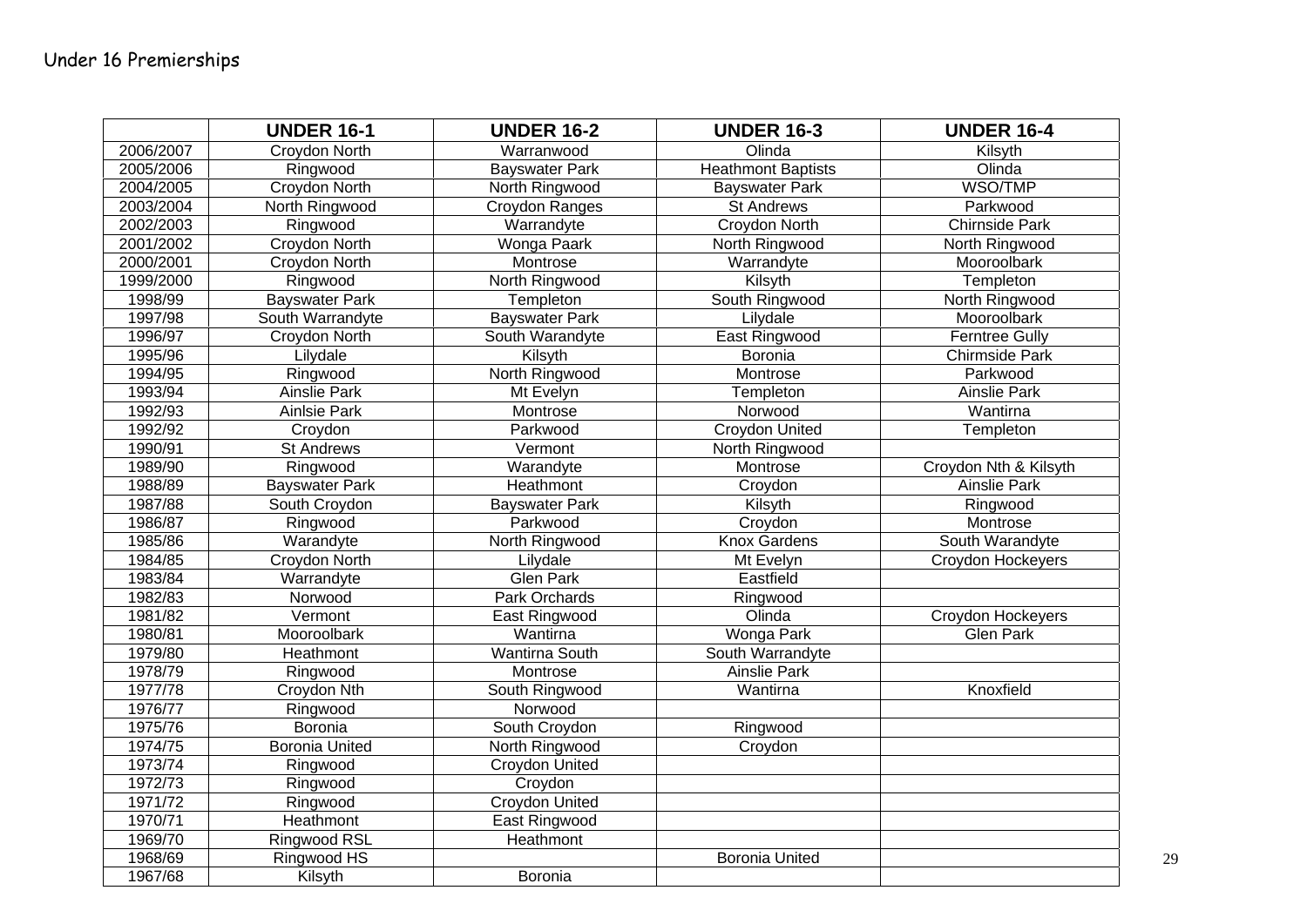#### **Under 14 Premierships**

|                                                                | <b>UNDER 14-1</b>                                                                                               | <b>UNDER 14-2</b>     | <b>UNDER 14-3</b>     | <b>UNDER 14-4</b> | <b>UNDER 14-5</b> |
|----------------------------------------------------------------|-----------------------------------------------------------------------------------------------------------------|-----------------------|-----------------------|-------------------|-------------------|
| 2006/2007                                                      | Warranwood                                                                                                      | Wonga Park            | Warrandyte            | Sth Warrandye     |                   |
| 2005/2006                                                      | North Ringwood                                                                                                  | Warranwood            | Montrose              | Olinda            |                   |
| 2004/2005                                                      |                                                                                                                 |                       |                       |                   |                   |
| 2003/2004                                                      | Templeton                                                                                                       | Parkwood              | Croydon North         | Kilsyth           |                   |
| 2002/2003                                                      | Croydon North                                                                                                   | Templeton             | North Ringwood        | Montrose          |                   |
| 2001/2002                                                      | Templeton                                                                                                       | Mooroolbark           | Croydon North         | Templeton         |                   |
| 2000/2001                                                      | <b>Ainslie Park</b>                                                                                             | South Ringwood        | Parkwood              | Wantirna South    |                   |
| 1999/2000                                                      | Templeton                                                                                                       | Lilydale              | Hethmont/SthR ingwood | North Ringwood    |                   |
| 1998/99                                                        | <b>Wonga Park</b>                                                                                               | <b>East Ringwood</b>  | Lilydale              | Heathmont         | Templeton         |
| 1997/98                                                        | Ringwood                                                                                                        | Boronia               | Warrandyte            | Parkwood          |                   |
| 1996/97                                                        | Mooroolbark                                                                                                     | North Ringwood        | Mooroolbark           | Ringwood          |                   |
| 1995/96                                                        | South Warrandyte                                                                                                | <b>St Andrews</b>     | Olinda                | North Ringwood    |                   |
| 1994/95                                                        | Croydon                                                                                                         | <b>Ferntree Gully</b> | Boronia               | Croydon North     |                   |
| 993/94                                                         | <b>Knox Gardens</b>                                                                                             | Wonga Park            | Templeton             | Parkwood          |                   |
| 1992/93                                                        | Ringw'd & Chirn' Park                                                                                           | Croydon North         | Montrose              | <b>St Andrews</b> |                   |
| 1992/92                                                        | <b>St Andrews</b>                                                                                               | Norwood               | South Ringwood        | Ringwood          | Montrose          |
| 1990/91                                                        | South Ringwood                                                                                                  | East Ringwood         | Templeton             | Kilsyth           | Vermont           |
| 1989/90                                                        | Lilydale                                                                                                        | North Ringwood        | Mt Evelyn             | South Ringwood    | Vermont & Kilsyth |
| 1988/89                                                        | Croydon North                                                                                                   | Croydon United        | Boronia               | Templeton         | Montrose          |
| 1987/88                                                        | Norwood                                                                                                         | Bayswater Park        | North Ringwood        | Norwood           | Boronia           |
| 1986/87                                                        | Ainslie Park                                                                                                    | <b>Knox City</b>      | Olinda                | Ringwood          |                   |
| 1985/86                                                        | Kilsyth                                                                                                         | South Croydon         | Scoresby              | Mooroolbark       |                   |
| 1984/85                                                        | Norwood                                                                                                         | Parkwood              | South Croydon         | Ringwood          |                   |
| 1983/84                                                        | <b>Croydon North</b>                                                                                            | Norwood               | <b>Wonga Park</b>     | Ringwood          |                   |
| 1982/83                                                        | Wantirna South                                                                                                  | Vermont               | Heathmont             | North Ringwood    |                   |
| 1981/82                                                        | Wantirna South                                                                                                  | <b>Glen Park</b>      | Ringwood              | Warrandyte        |                   |
| 1980/81                                                        | Norwood                                                                                                         | <b>Knox City</b>      | <b>Ainslie Park</b>   | Croydon North     |                   |
| 1979/80                                                        | Ringwood                                                                                                        | <b>Croydon North</b>  | Lilydale              | Ringwood          |                   |
| 1978/79                                                        | Ringwood                                                                                                        | Boronia               | Olinda                | Heathmont         |                   |
| 1977/78                                                        | <b>Heathmont</b>                                                                                                | Mooroolbark           | Warrandyte            | Lilydale          |                   |
| 1976/77                                                        | <b>Heathmont</b>                                                                                                |                       | Knoxfield             |                   |                   |
| 1975/76                                                        | <b>Croydon United</b>                                                                                           |                       | Heathmont             |                   |                   |
|                                                                |                                                                                                                 |                       |                       |                   |                   |
|                                                                |                                                                                                                 |                       |                       |                   |                   |
|                                                                |                                                                                                                 |                       |                       |                   |                   |
|                                                                |                                                                                                                 |                       |                       |                   |                   |
|                                                                |                                                                                                                 |                       |                       |                   |                   |
| 1974/75<br>1973/74<br>1972/73<br>1971/72<br>1970/71<br>1969/70 | <b>St Andrews</b><br><b>Johnson Park</b><br>Ringwood RSL<br>South Ringwood<br><b>Croydon United</b><br>Ringwood |                       | Ringwood              |                   |                   |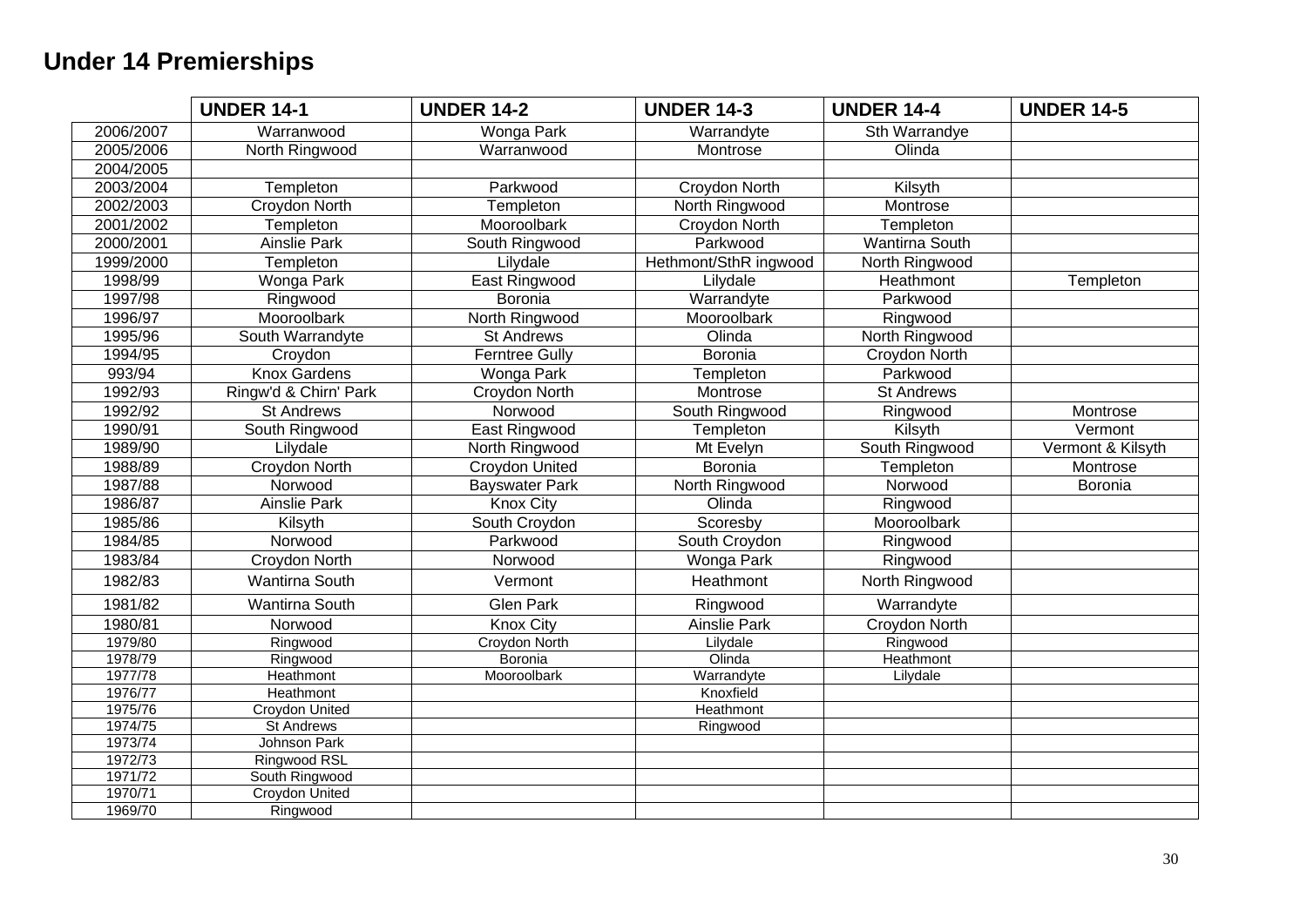### **Under 13 Premierships**

|           | <b>UNDER</b><br>$\overline{a}$<br>- د ا | <b>UNDER</b><br>10 O<br>∡-د ا | <b>UNDER</b><br>4 A A<br>155 | <b>UNDER</b><br>$\overline{a}$<br>- 3-4 |
|-----------|-----------------------------------------|-------------------------------|------------------------------|-----------------------------------------|
| 2003/2004 | Warrandyte                              |                               |                              |                                         |